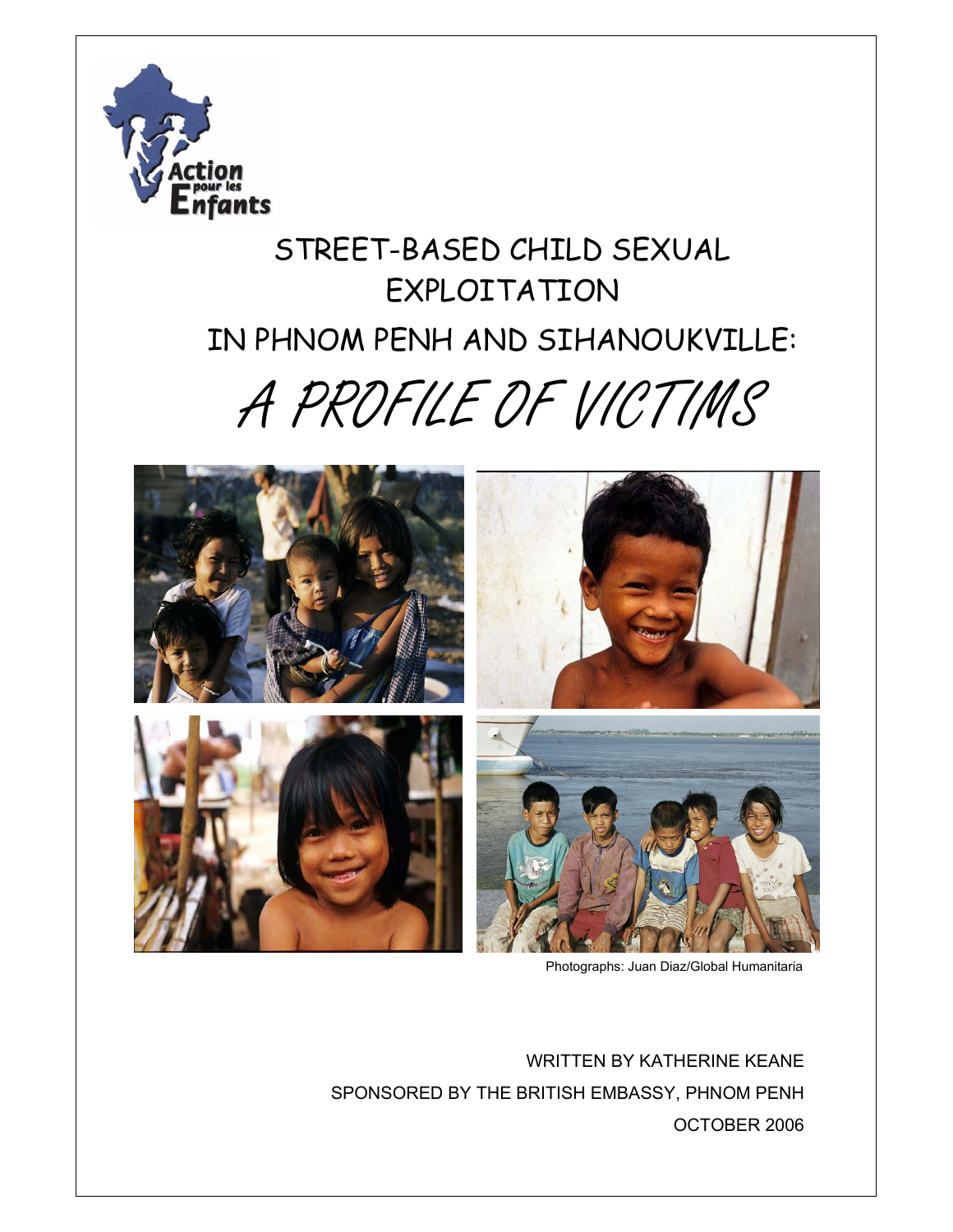# **TABLE OF CONTENTS**

| 2 <sub>1</sub> |                                                                            |  |  |  |
|----------------|----------------------------------------------------------------------------|--|--|--|
|                |                                                                            |  |  |  |
| 4.             |                                                                            |  |  |  |
|                | 5. Street-based child sexual exploitation in Cambodia: An Overview p 10-11 |  |  |  |
|                |                                                                            |  |  |  |
|                | a)                                                                         |  |  |  |
|                | b)                                                                         |  |  |  |
|                | c)                                                                         |  |  |  |
|                | d)                                                                         |  |  |  |
|                | e)                                                                         |  |  |  |
|                | f)                                                                         |  |  |  |
| 7 <sub>1</sub> |                                                                            |  |  |  |
| 8.             |                                                                            |  |  |  |

To contact APLE: protect@globalhumanitaria.com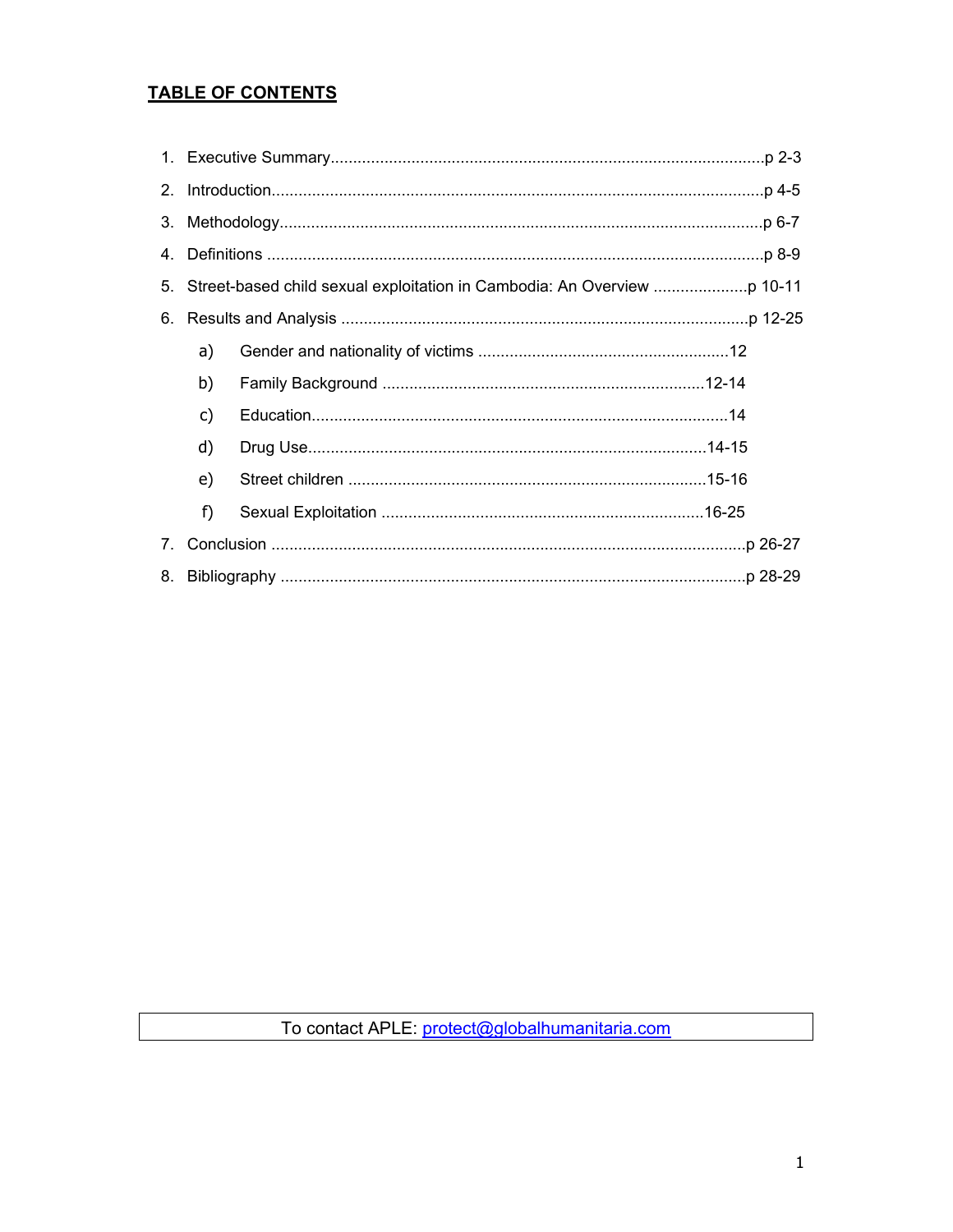# **EXECUTIVE SUMMARY**

This report was commissioned by Action Pour Les Enfants (APLE) with the objective of enhancing existing knowledge of street-based child sexual exploitation in Cambodia by placing focus on the *victims* (rather than the offenders) of this type of abuse. The research aimed to ascertain which children are becoming victims of street-based sexual exploitation and what factors influence their exposure to that exploitation. Research was conducted through interviews in Phnom Penh and Sihanoukville with 26 child victims of street-based sexual exploitation and civil society personnel experienced in working with such children; case studies; and a literature review. The majority of children interviewed were male, reflecting APLE's experience that 80% of child victims of street-based sexual exploitation are male.

Victims of street-based child sexual exploitation were found to share certain common backgrounds and experiences:

- stressors in the family environment alcoholism, domestic violence, single parent families, debts and migration from rural to city areas.
- low level family incomes or no incomes.
- no education or low level education among both parents and victims (enrolment and achievement levels well below the national average for Cambodian children).
- often a street working or street living lifestyle.
- peers engaging in similar high risk behaviour (100% of child victims interviewed had friends who had also been sexually exploited).

Not all child victims possessed an awareness of the concept of money in exchange for sex before they were exploited. A significant number of children (over one-third) were not aware that their relationship with a foreign national would result in sexual exploitation. This was a result of both the naiveté of the child and the use of sophisticated grooming techniques by the offender. Those children who were aware that their relationship with a foreigner would entail an exchange of sexual favours for money showed little regard for personal health issues (condom usage) despite some knowledge of the risks of sexually transmitted diseases.

Over one-third of child victims were using, or had previously used drugs on a regular basis. 70% of those were already using drugs before the time that they were first sexually exploited and subsequently used the money given to them in exchange for sexual favours to buy drugs. For these children, drug use was a significant factor enhancing their vulnerability to sexual exploitation.

Although nearly two-thirds of children stated that they engaged in sexual acts with foreigners to earn money, it was found that this was not always the only income generation option for them. Offers of shelter, food, education and training by civil society organisations had been rejected by many in favour of short-term, high risk income generation activities.

The most significant factor in the reporting of sexual abuse to the Police was found to be the involvement of an NGO who assisted the children in making their complaint. Without this NGO involvement, the vast majority of complaints would not have been made.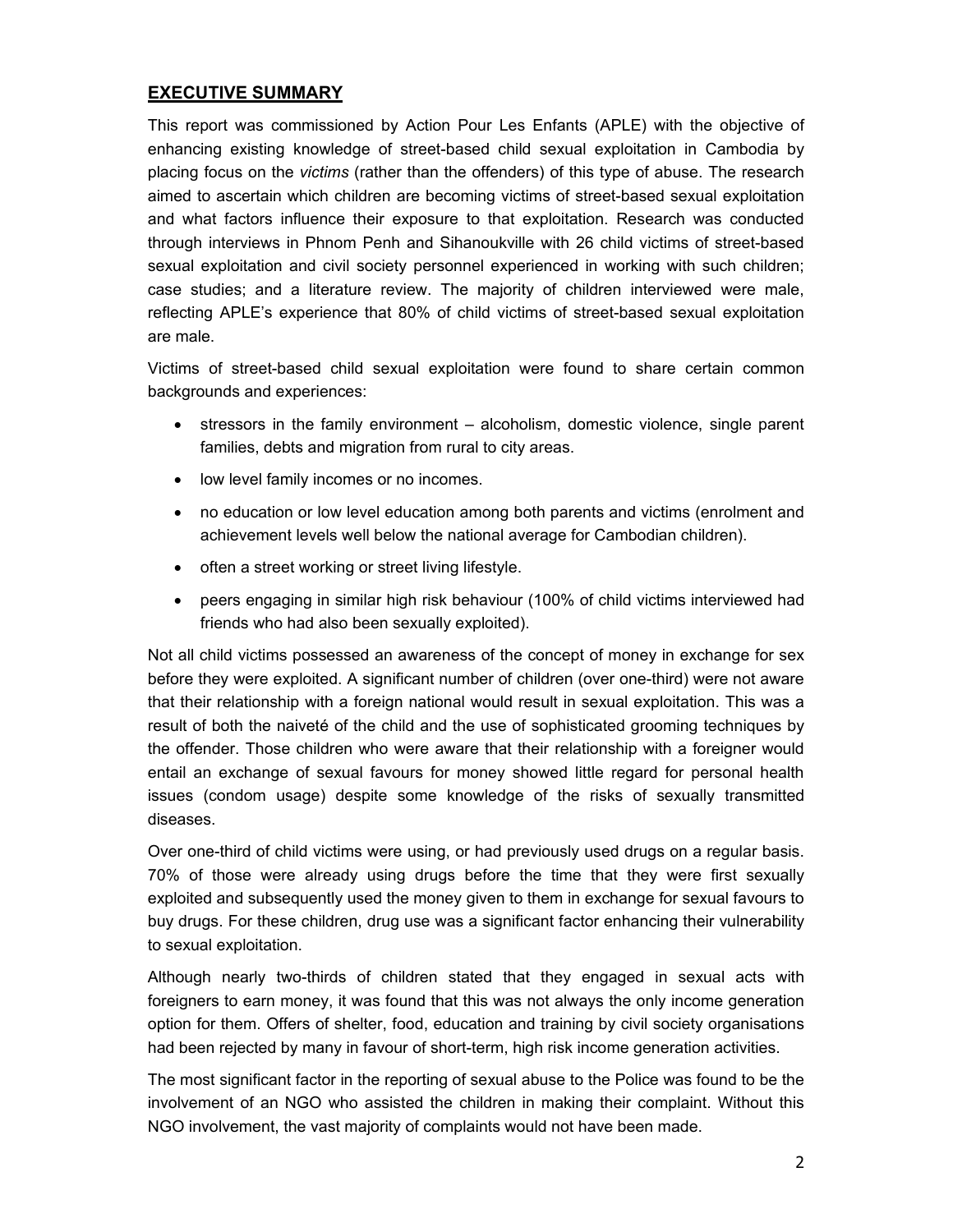Several interesting results specific to the behaviours and methods of travelling sex offenders arose during the research. Offenders were frequently short or long-term residents with privately rented homes. This has implications for child safe tourism projects focussed only on guesthouses and hotels. The offenders often engaged in sophisticated grooming techniques with both victims and their families, who may then protect them in the event of an arrest or investigation. Offenders also regularly produce child abuse images, which could be circulated throughout the country as well as internationally through sex offender rings via electronic means.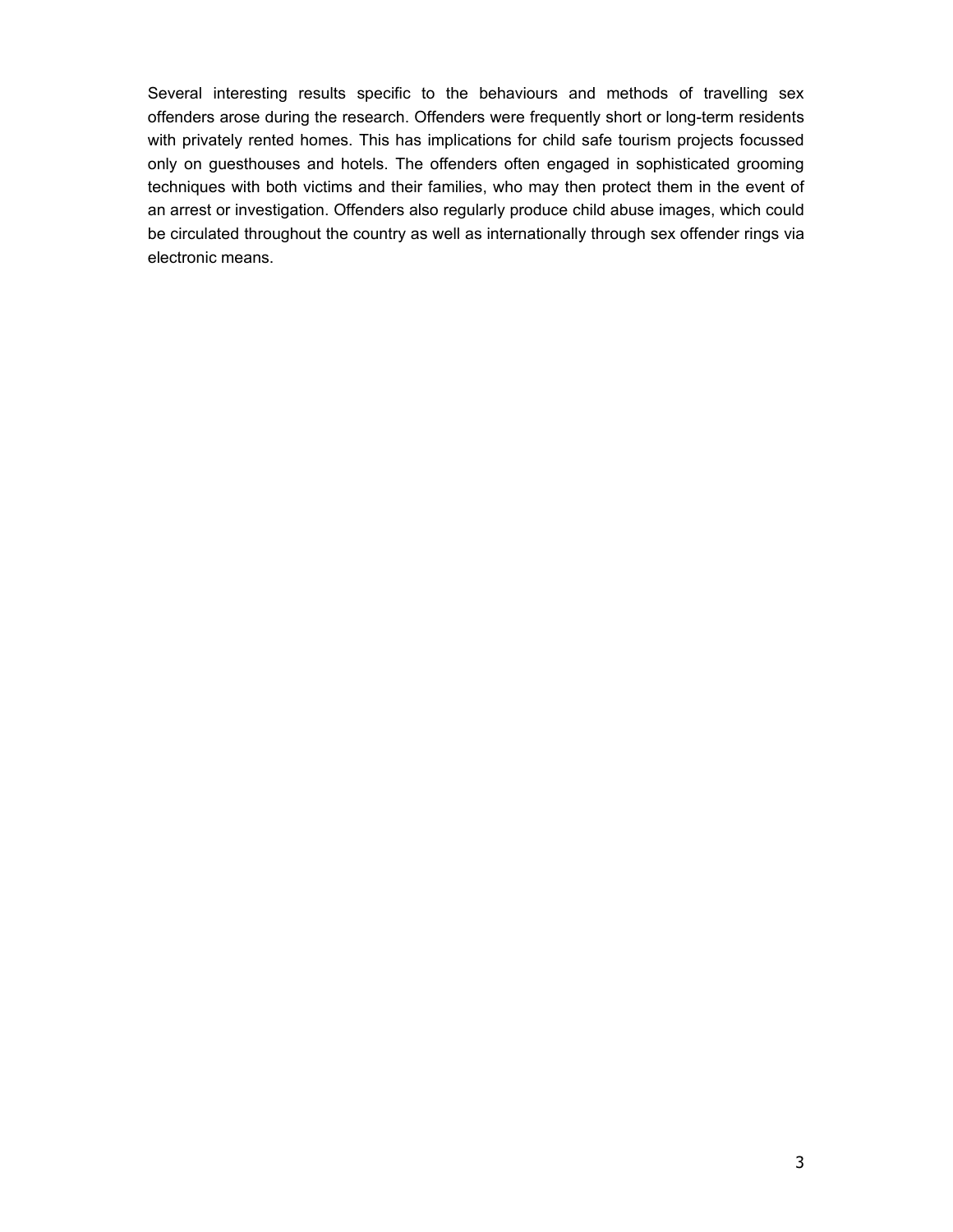# **1. INTRODUCTION**

Activities involving the commercial sexual exploitation of children (CSEC) in Cambodia usually occur within one of two categories: establishment-based sexual exploitation or street-based/opportunistic sexual exploitation. Establishment-based exploitation is facilitated through established sex-houses, and is the means favoured by Cambodian and other Asian nationals for access to children. Street-based or opportunistic exploitation is usually facilitated personally by the sex offender (or an intermediary), who approaches children directly on the streets, beaches, markets and other public areas in order to commence a relationship with them that will lead to sexual abuse. This type of exploitation is perpetrated largely by foreign tourists and residents and the majority of these sex offenders are Westerners.

Action Pour Les Enfants (APLE) is an international non-governmental organisation (NGO) that operates to provide protection to and legal recourse for Cambodian children who have been, or are at risk of being, victims of street-based sexual exploitation. In September 2005, APLE completed a report on street-based child sexual exploitation in Phnom Penh.<sup>1</sup> That report focused primarily on the behaviours and methods of offenders and sought answers to the questions of 'who, what, when, where and how?' APLE has commissioned this current report with the objective of adding to the knowledge of street-based child sexual exploitation obtained from the 2005 report by placing focus on the *victims* of this type of abuse in both Phnom Penh and Sihanoukville and addressing the issues of 'who' and 'why' from the perspective of those victims.

In doing so, APLE recognises that for the Cambodian government, NGOs and other organisations to effectively combat the problem of CSEC, it is necessary that an understanding exists of both the supply and demand elements of the street-based exploitation phenomenon. Although not always operating efficiently, legislation, law enforcement and judicial systems are in place in Cambodia to combat child sex offenders who represent the 'demand' factor. Substantial amounts of information are available which provide explanations of the psychology of child sex offenders and the methods and means they employ. However, little data exists about the motivations and rationales of behaviours from victims on the supply side. The limited data which is available tends to focus on establishment-based exploitation, dealing with children in brothels or children trafficked for the purpose of sexual labour. This report seeks answers to the following issues in an attempt to fill the knowledge void:

- Who are the child victims of street-based sexual exploitation?
- What factors influenced their exposure to sexual abuse?

-

By understanding the backgrounds, behaviours and circumstances of victims of streetbased child sexual exploitation, social services and rehabilitation techniques can be tailored to provide the necessary support and assistance required for either their reintegration into the community or alternative support. Preventative measures can be put in place to protect those children who are vulnerable to the risk of street-based sexual exploitation. This

 $<sup>1</sup>$  Caroline Grillot, 'Street Pedophilia in Cambodia – A survey on Phnom Penh's suspects and victims'.</sup> September 2005.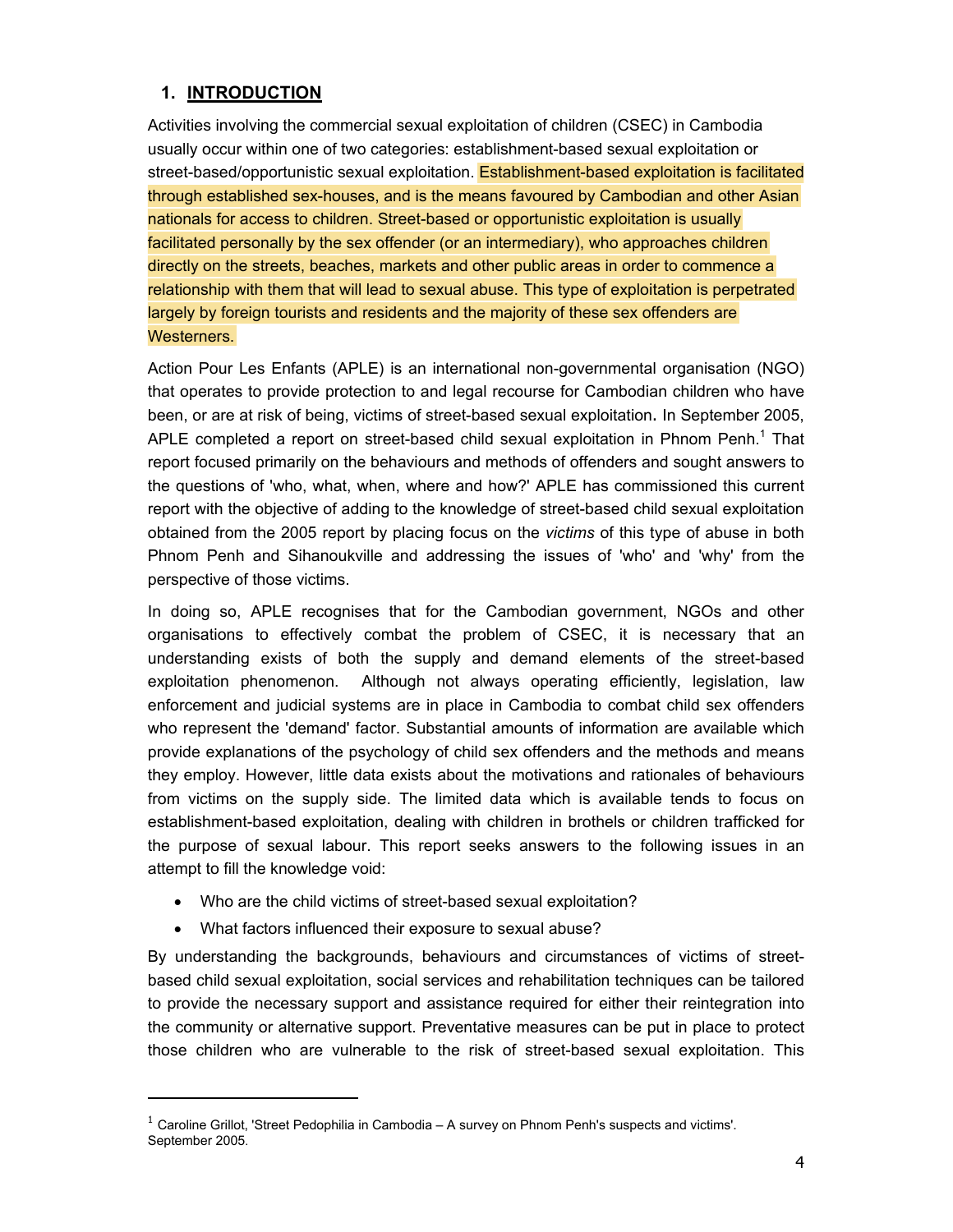understanding can also assist in combating the demand side of child sexual exploitation by providing additional empirical information regarding the targets and techniques of child sex offenders, helping to improve the monitoring and investigation of those offenders.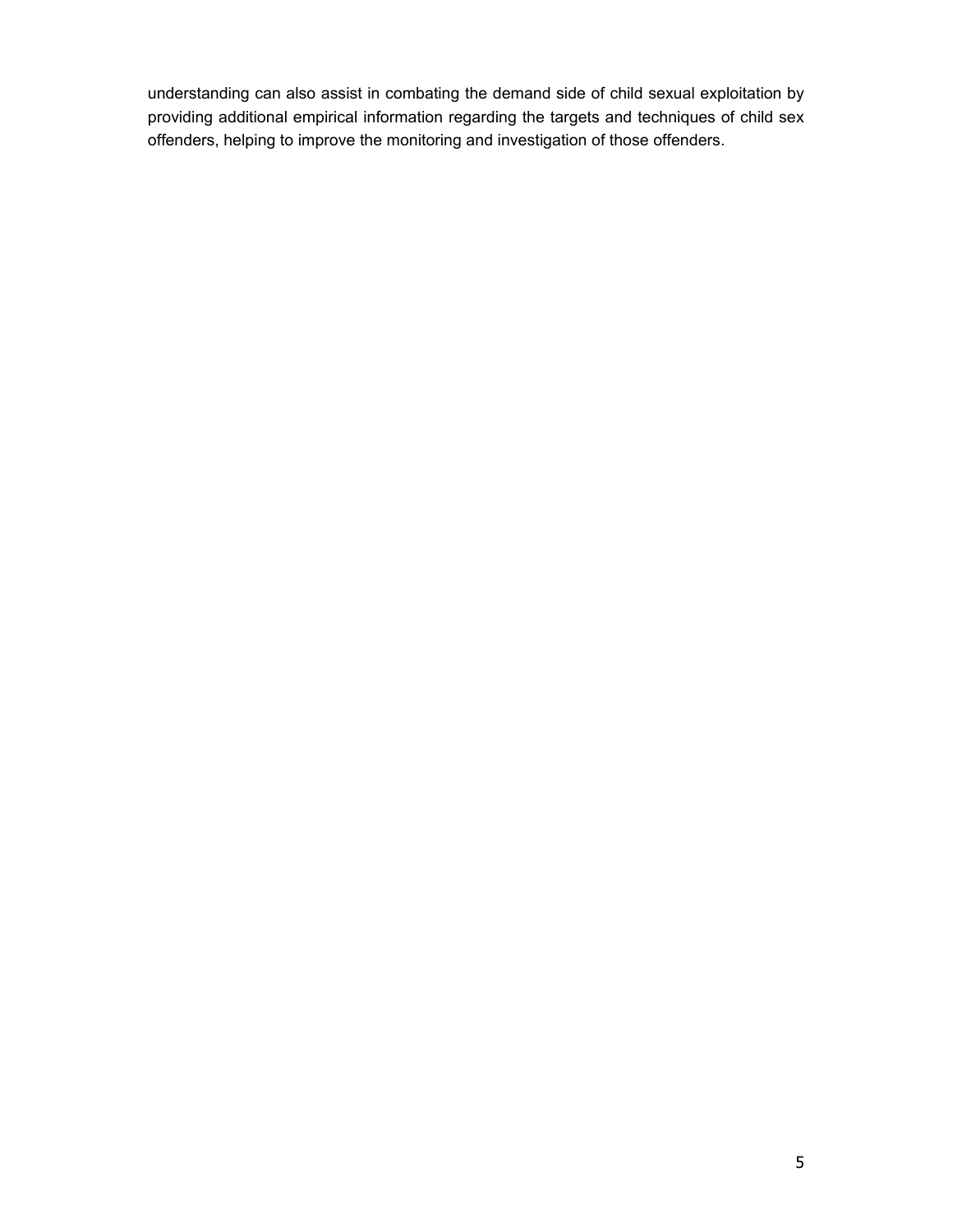# **2. METHODOLOGY**

Phnom Penh and Sihanoukville were chosen as the target cities for researching the profile of child victims of street based sexual exploitation as both have APLE offices – and thus a substantial body of case studies from which to draw upon – and high incidences of streetbased child sexual exploitation.

In order to obtain the information required for this report, the author conducted interviews, analysed case studies and performed a literature review.

#### Interviews with child victims

In-depth interviews were conducted with twenty-six child victims of street-based sexual exploitation, nineteen boys and seven girls. Twenty were living in Phnom Penh (or outlying areas) and six in Sihanoukville. The majority of children interviewed were male, reflecting APLE's experience that 80% of child victims of street-based sexual exploitation are male. All children interviewed had been victims in a case or cases in which APLE was involved and the offender had been arrested.

Care was taken to interview children from a broad range of circumstances and backgrounds in order to enable the identification of common characteristics among victims.

The interviews were conducted by the expatriate author with a Cambodian social worker known to the children present at all times. Some interviews were conducted with child victims individually, others in groups of two at the request of the children, and one in the presence of a parent. Whenever possible, parental or family permission was obtained for the participation of child victims in the survey. This was not possible or practical in all cases (for example, where street children had lost all contact with their families). The nature of the interview and the intended use of its results was explained in detail to each child (and their family where appropriate). It was made clear to all children that they could refuse to answer any particular question and that at any stage they could stop the interview. One interview with a girl victim was terminated before completion as a result of the distress of the child. Children were provided with a drink or lunch, depending on the time of the interview, and were reimbursed for any travel expenses incurred as a result of attending the interview. The length of conducted interviews ranged from thirty minutes to one and a half hours.

All examples provided in this report are based on information provided from the children interviewed. All victims' names that appear in the examples have been changed in order to protect the identity of those victims.

# Interviews with civil society personnel possessing expertise in street-based child sexual exploitation

Interviews were conducted with APLE personnel as well as personnel from other NGOs and civil society organisations who have extensive experience in dealing with child victims of street-based sexual exploitation. These personnel held positions ranging from social workers and child protection officers to investigators and directors. The identities of those persons providing information has been protected where the source has requested anonymity or it has been considered to be in the best interests of a child.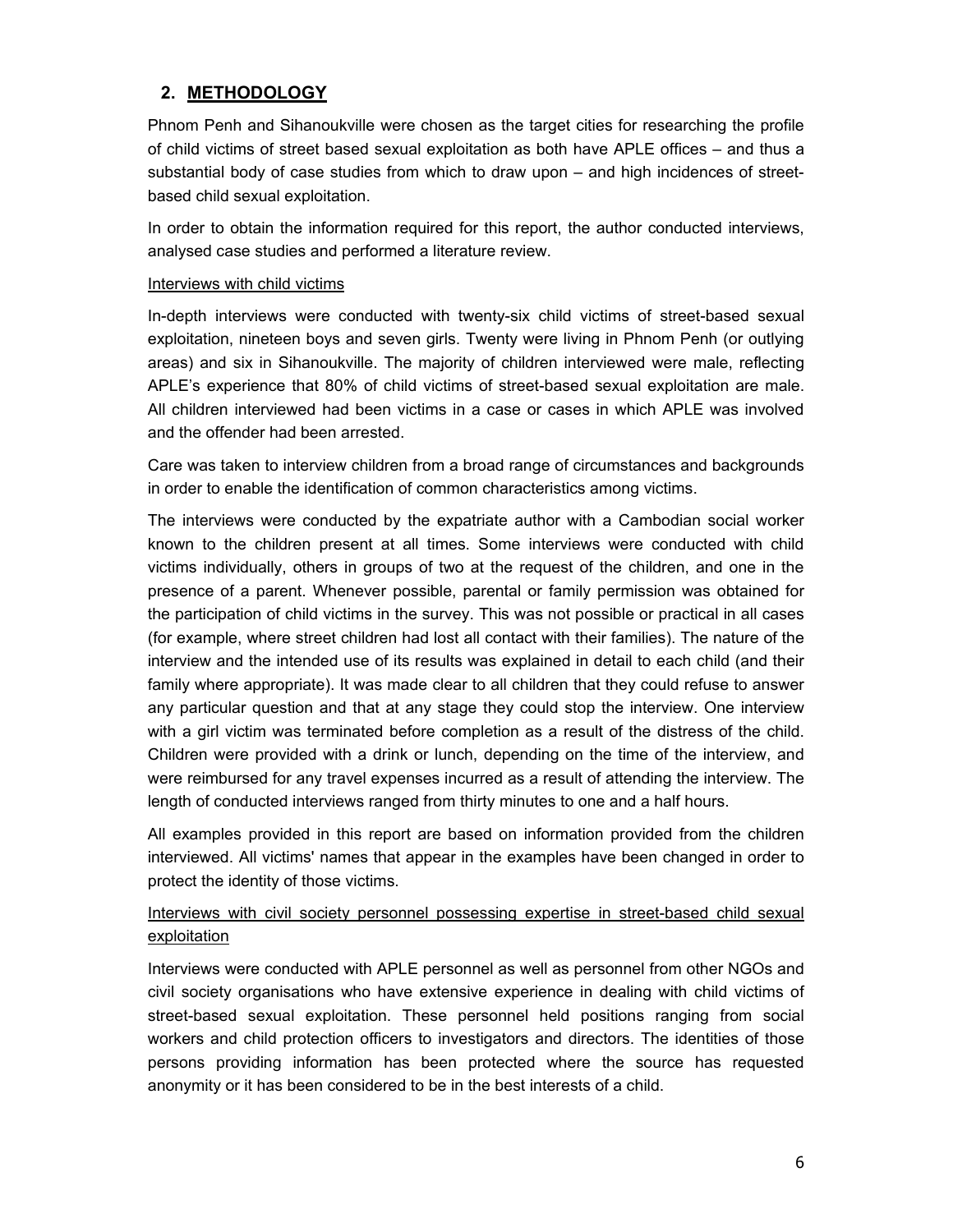#### Case Studies

APLE case histories involving street-based child sexual exploitation were studied in order to clarify, compare and elaborate upon results obtained from interviews. APLE case studies outlined in this report are taken from those case histories.

#### Literature Review

An analysis of literature associated with child sexual exploitation in Cambodia was performed. It was discovered that very little literature exists which is specifically focussed on the issue of street-based sexual exploitation or dedicated to presenting the issues of child sexual abuse from the victims' perspectives. The majority of literature tends to focus on establishment-based sexual exploitation or trafficking for sexual purposes.

#### **Limitations**

The interviews were conducted by the expatriate author who frequently had to rely on translated answers to questions posed to child victims and NGO personnel. Accuracy of translations regarding complex issues can be difficult to verify. Further, the number of children able to be interviewed (twenty-six) was limited as a result of the sensitive nature of the questions, time constraints and ability to locate victims.

The children interviewed sometimes had difficulty remembering details with respect to specific questions and further may have created answers to questions in situations when they felt uncomfortable speaking the truth. This problem was reduced by the fact that for the majority of child victims interviewed, the case background was well known by APLE personnel and details could be clarified or confirmed by them.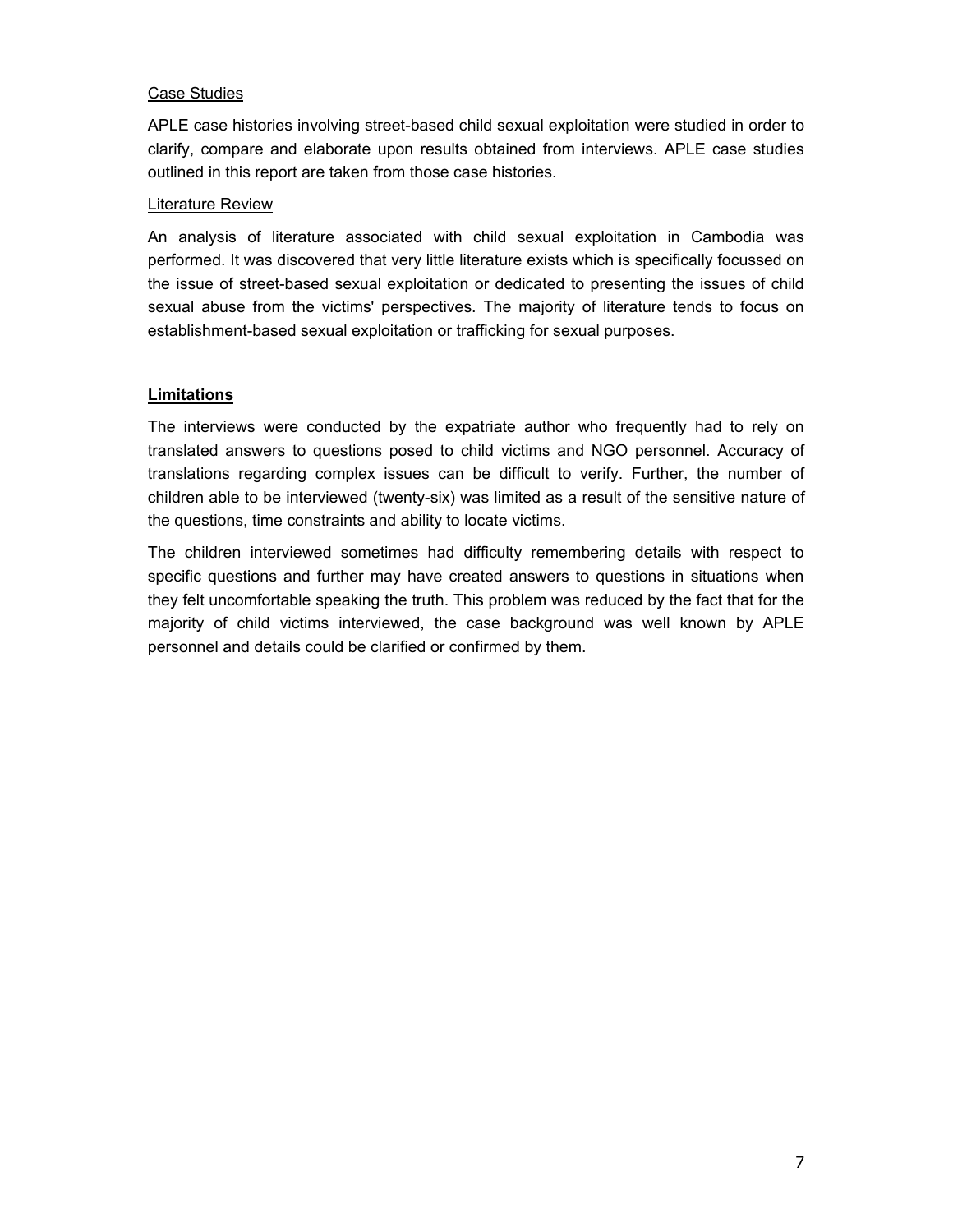# **3. DEFINITIONS**

Child

A child is '...every human being below the age of eighteen years'.<sup>2</sup>

Commercial sexual exploitation of children (CSEC)

"[C]hildren, both male and female, engaging in sexual activities for money, profit, or any other consideration due to coercion or influence by any adult, syndicate or group.<sup>"3</sup>

#### Travelling sex offenders

Travelling sex offenders are tourists or foreign residents who engage in illegal sexual activities with children in the country or countries in which they are visiting or living. Some are opportunistic offenders, who do not necessarily have a sexual preference for children but take advantage of opportunities presented to them in countries where children are easily accessible. Others have a sexual preference for children and travel for the purpose of obtaining children for sexual activities. They may repeatedly visit a particular country for such a purpose or even reside there for extended periods of time.

#### Street children

UNICEF defines a street child as '[a]ny human being below the age of 18 years who lives or spends a significant amount of time on the street of urban areas taking care of himself/herself and/or his/her family, doing various small jobs or begging.'<sup>4</sup>  A distinction can be made between three categories of street children:

- Street Living Children: children who live and sleep on the streets and have no home to return to or are unable to return to their homes.
- Street Working Children: children who spend most of their time on the streets, fending for themselves, but return home on a regular basis.
- Children from Street Families: children who live on the streets with their families.

#### Grooming

-

Grooming is the term which describes the methods and behaviours used by child sex offenders to develop a relationship of trust, control and dependence with their intended victims (and often the victims' families and communities). It is common for travelling child sex offenders in Cambodia to provide their victims with monetary support, food and shelter, gifts, holidays and education. They use the giving or withholding of rewards, in the form of gifts or attention, to create a relationship of power. Some offenders may develop a 'godfather' relationship with victims and their families, establishing the role of caring 'uncle' concerned only with the best interests of the child and his or her family. 'Grooming has the dual purpose of securing the cooperation of the victim... and of reducing the risk of

 $2$  Article 1, United Nations Convention on the Rights of the Child.

<sup>&</sup>lt;sup>3</sup> UNICEF, http://www.unicef.org.uk/campaigns/campaign\_sub\_pages.asp?page=5.

<sup>&</sup>lt;sup>4</sup> Cited in Caroline Grillot, 'Street Pedophilia in Cambodia – A survey on Phnom Penh's suspects and victims'. September 2005, p14.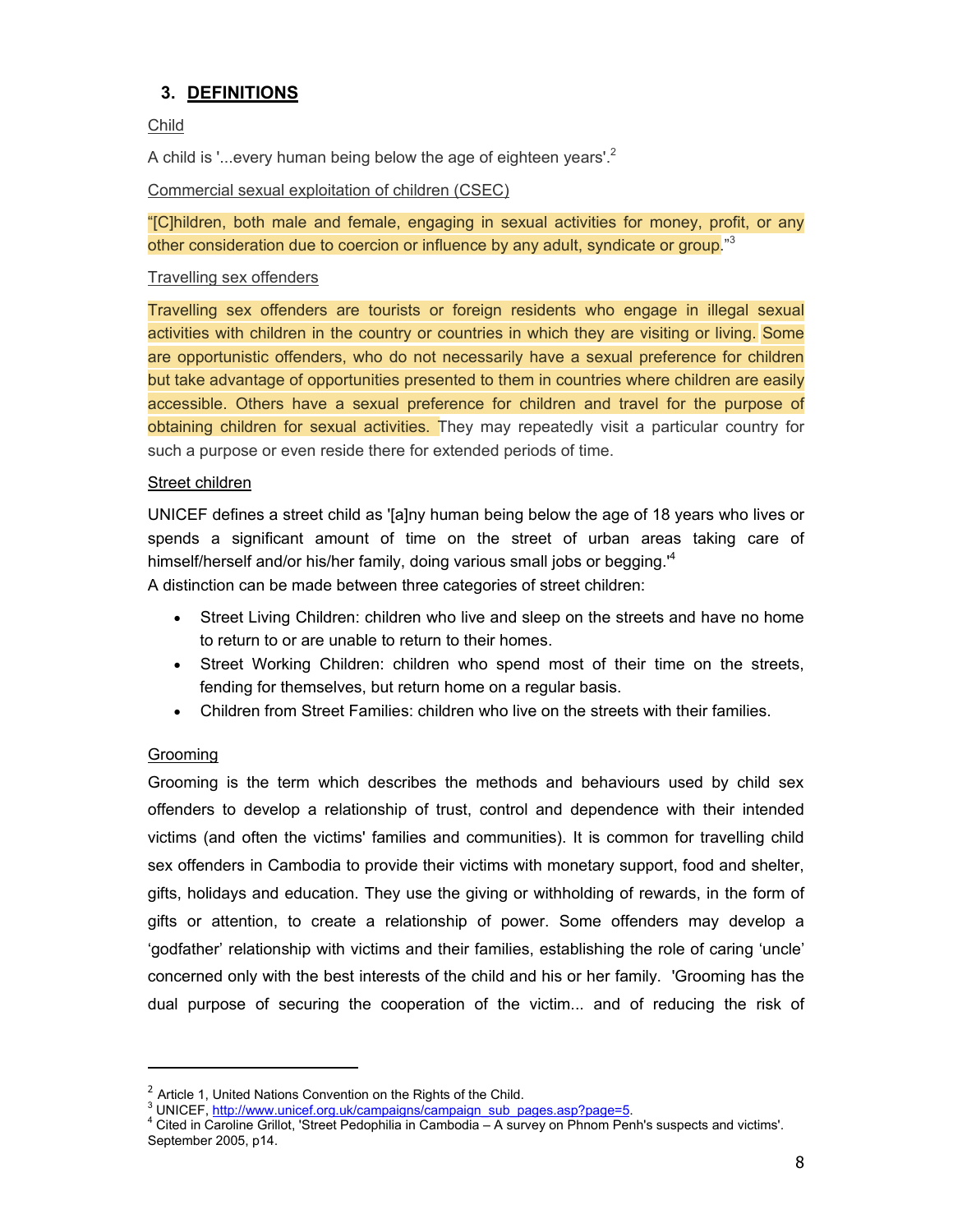discovery or disclosure by creating an atmosphere of normality and acceptance.<sup>5</sup> By using grooming techniques, the offender is able to gain the trust of the victims and those close to him/her, ensuring freedom of access to the child and ultimately enabling the offender to sexually abuse the child with impunity.

-

<sup>&</sup>lt;sup>5</sup> NGO Group for the Convention on the Rights of the Child, Subgroup Against the Sexual Exploitation of Children, 'Semantics or Substance: Towards a shared understanding of terminology referring to the sexual abuse and exploitation of children'. January 2005, p42.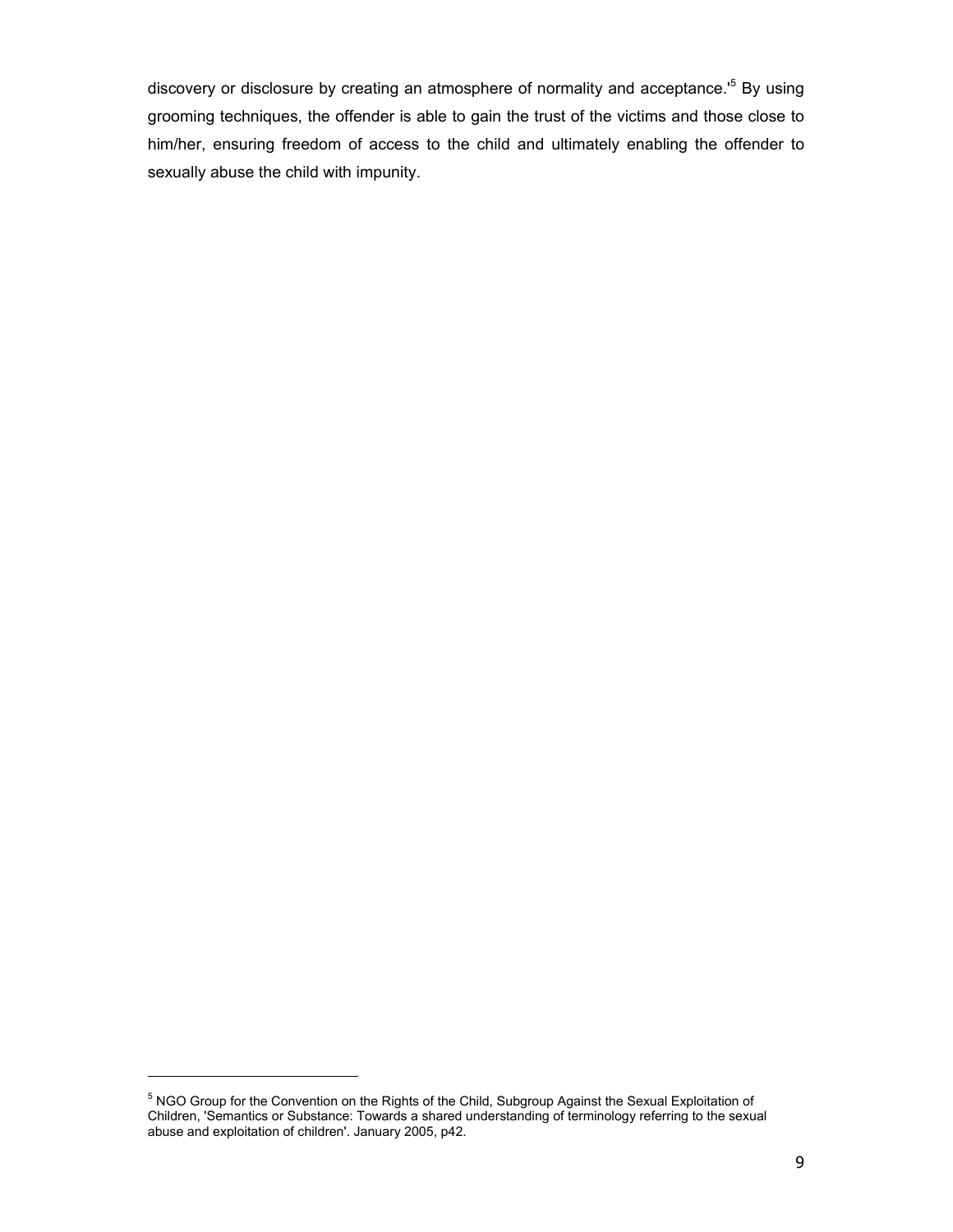# **4. STREET BASED CHILD SEXUAL EXPLOITATION IN CAMBODIA: AN OVERVIEW**

As the number of tourists and foreign residents in Cambodia has increased over the last several years, so too has the presence of travelling sex offenders who come to the country in order to sexually exploit children. Cambodia has proven an attractive destination to child sex offenders for a variety of reasons. First, a significant percentage of the population lives below the poverty line, and as a result is more vulnerable to offers of financial support and assistance in return for sexual encounters. Second, the explosion in tourism and the number of children working in the industry and coming into close contact with foreigners (for example, selling souvenirs, acting as tour guides, or working in tourist-orientated family businesses) have created an ideal environment for foreign offenders to undertake streetbased recruiting and grooming activities. Third, a culture of impunity continues to pervade the provincial divisions of law enforcement and judicial agencies, and as a result the majority of foreigner-perpetrated child sexual-abuse crimes have remained unpunished and the perpetrators free to continue their criminal actions without accountability. Cambodia has acted as a safe-haven for offenders wishing to conduct their activities free from the possibility of arrest and prosecution.

Perpetrators of street-based sexual exploitation in Cambodia use different methods to gain access to children. Some offenders will approach children directly and expressly offer money in exchange for sexual favours. Other offenders will hire an intermediary to procure a child for them from a public place. Still other offenders engage in sophisticated grooming techniques in order to gain access to a child for the purpose of abusing that child over an extended period. These grooming behaviours can extend to the child's family and local community to prevent suspicion and enable continued access. For example, the offender may initially purchase the child food and clothing over a period of time in order to gain the child's trust; he may then offer to pay for the child's education. Eventually he may build the child's family a new home and possibly move in with them, sometimes establishing a romantic relationship with a single mother in order to remove himself from suspicion.

As a result of the secretive and clandestine nature of street-based child sexual exploitation, accurate statistics on the number of victims are not available. While gathering data on establishment-based exploitation of children is difficult, it is even more so for street-based when surveys, investigations and interviews cannot be conducted in brothels or specific areas in order to estimate numbers of victims. The fluid and often transitional character of street-based exploitation means that children are not generally employed full-time as sex workers but rather are victimised on an irregular basis in numerous places. Compiling accurate statistics is difficult when children move from place to place, are abused in different locations and rarely report the abuse when it does occur. Moreover, a report commissioned by APLE in 2006 showed that street-based child sexual exploitation in Cambodia is occurring in provinces where little or no monitoring exists.<sup>6</sup>

<sup>6</sup> Raphael Renault, 'Street-based Child Sexual Exploitation in Cambodia: An overview of 7 provinces'. Jan-Feb 2006.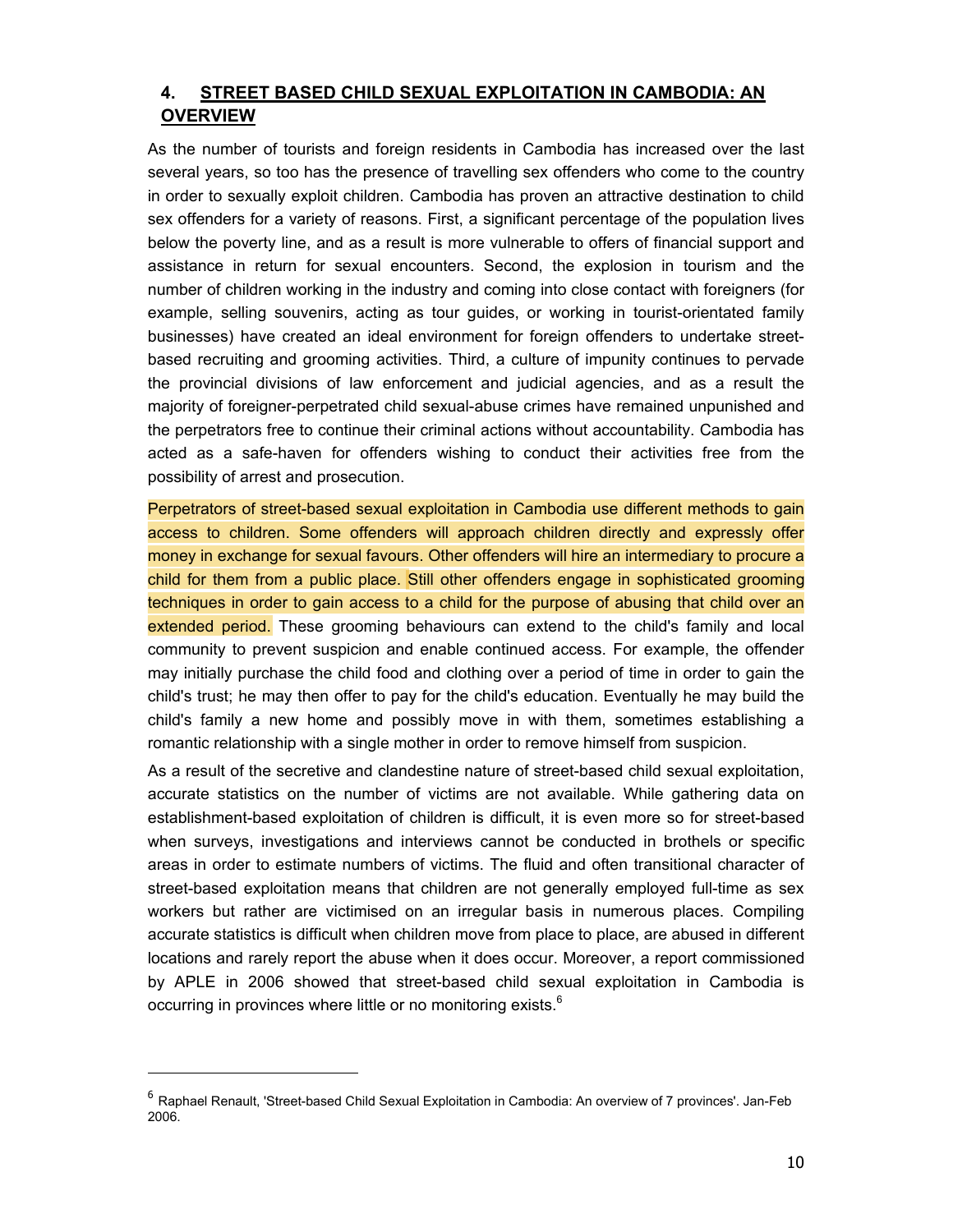For APLE cases alone, there have been 94 children in Phnom Penh and Sihanoukville directly involved in those cases in which an arrest has been made (total of thirty-six arrests involving thirty-two sex offenders and four traffickers).<sup>7</sup> This number represents only the children in those two cities involved in cases in which an arrest has been made. It does not take into account the many children involved in cases monitored by APLE in which an arrest has not been made nor cases which have not come to APLE's attention.

-

 $^7$  APLE's Phnom Penh headquarters has been operational since 2003. The Sihanoukville branch opened in November 2005.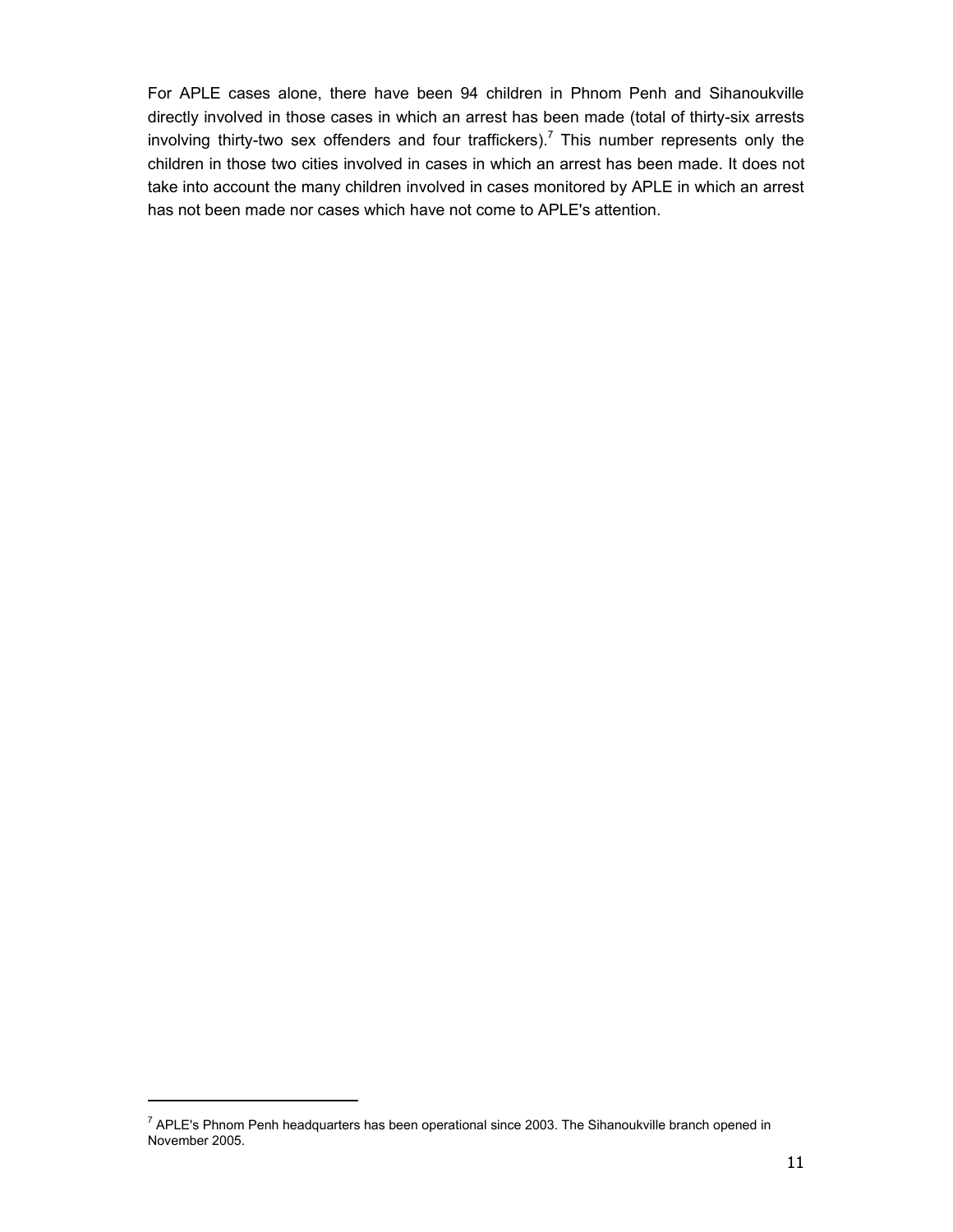# **5. RESULTS and ANALYSIS**

# **a) Gender and nationality of victims**

A total of twenty-six victims of street-based child sexual exploitation were interviewed, nineteen boys and seven girls. $8$  Boy interviewees ranged in age from ten to nineteen years old (those not now considered minors having been abused in the years before reaching adulthood). Girl interviewees were aged between eleven and fourteen years old. Four of the seven girls were Vietnamese. All boy victims were Khmer. The results from the single interview that was terminated before completion have been used for this report only with respect to those questions for which answers were provided.

# **b) Family background**

-

Only 50% of child victims had both birth parents still living. 11.5% were orphans. 27% of children had a step-father or step-mother. The living situation of child victims at the time of the interview varied. The largest category of children (38%) was living with both parents (or one parent and one step-parent) in the family home. Only 16% of children were living fulltime on the street. This result shows the commonly held view that it is only street children who are vulnerable to street-based child sexual exploitation to be false.



With respect to parental education, 27% of children stated that their mother and their father had never received any formal education. 44% did not know whether their parents had been to school or not. 8% of children said they did not know what level their mother had reached in school but they did know that she was able to read and write. 15.4% said the same about their father.

In 31% of cases child victims had both parents (or one birth parent and one step-parent) working. 42% of children had only one parent working and 27% no parents working at all. Incomes for each parent working ranged from 80US cents to 5.00USD per day. Fathers were employed in a number of occupations, from construction and labouring to fishing, rubbish collection and moto-taxi driving. Mothers were employed selling rice and food, doing laundry or running small drink shops. Only one child out of twenty-six had a parent whose job did not involve menial labour – that child's father worked for the government as a civil

 $8$  APLE case histories show that 80% of child victims of street-based sexual exploitation are male, and this influenced the percentage of male victims chosen to be interviewed for this report (73%).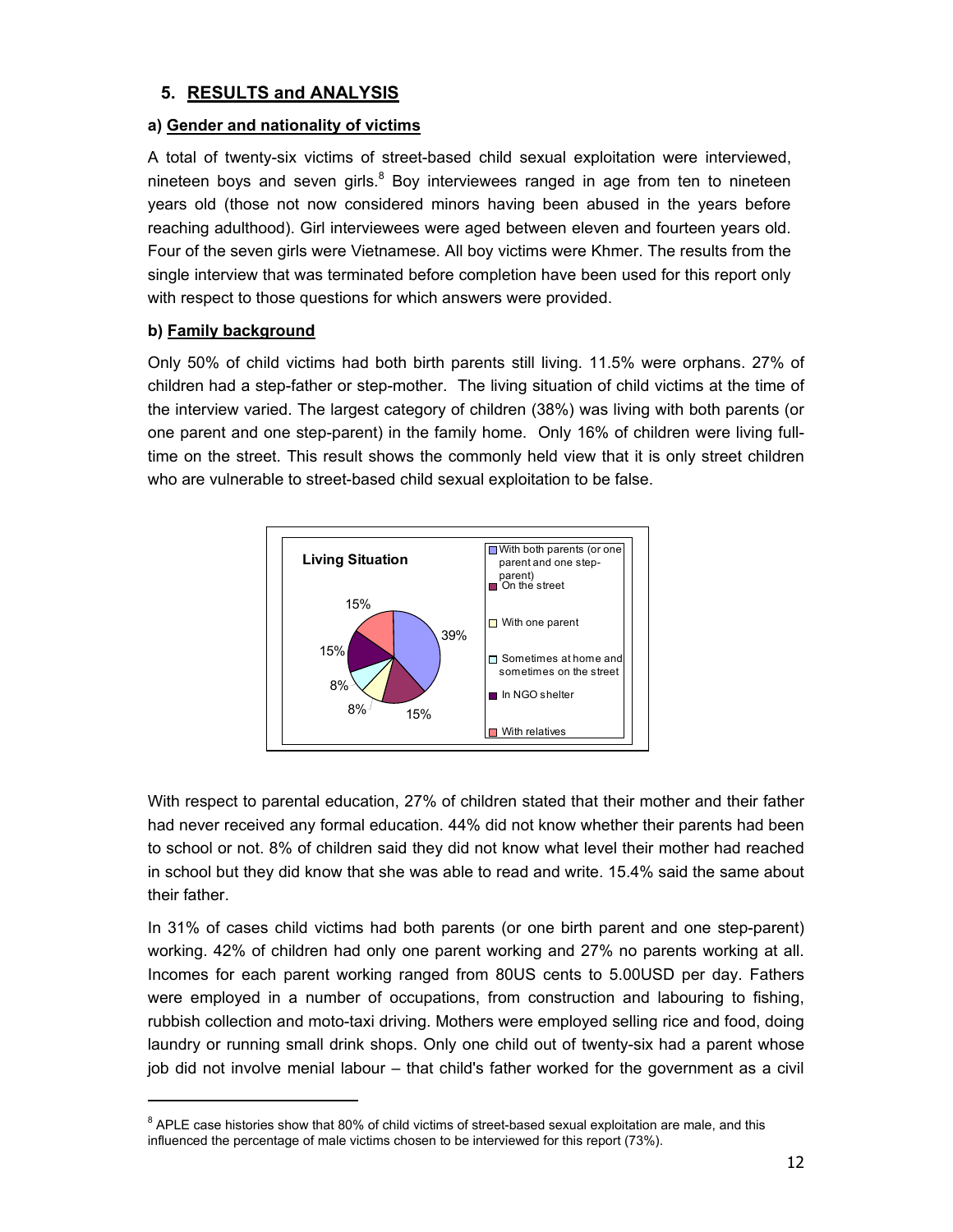servant but was separated from the mother and provided the family with monetary support only on an irregular basis.

46% of the child victims had 5 or more siblings.

50% of children stated that one or both of their parents were alcoholics. 89% stated that their parent/s were in debt. 58% experienced domestic violence in their home environment.

Of the twenty-six interviewed children, thirteen had moved with their families to Phnom Penh or Sihanoukville from another province (50%). For many children, there was a direct correlation between the time of moving from another province and the time of commencement of living and/or working on the street and drug use. A social worker from a child rights NGO in Phnom Penh<sup>9</sup> who works with child victims of sexual exploitation on a regular basis stated that many of those children are from the provinces, having moved to Phnom Penh either with their families or alone as a result of factors such as famine, poor agricultural returns, and increasing land prices. He said they come to the city believing it is an easy place to make money. However, 'after time the feeling of heaven in the city turns to hell'. They beg, turn to drugs and eventually some engage in prostitution.

From these results, it can be concluded that significant factors common to many families of the child victims of street-based sexual exploitation were:

- The death of one parent or separation/divorce
- Large families with multiple siblings
- Alcoholism and domestic violence
- Debts
- Parents with no jobs or low-paying menial jobs
- Lack of education among parents
- Migration from countryside to city areas

Similar family backgrounds have been found in research conducted on establishment-based child sexual exploitation. An establishment-based survey of 57 sexually exploited or sexually abused Cambodian children in 2000 found that analogous 'common patterns' were identified in the life experiences of those children surveyed.<sup>10</sup> Those patterns included stressors in the family environment, such as the death of one parent or domestic violence, and famine or poor environmental conditions for those from rural areas.<sup>11</sup> Further comparative research would be required to determine the differentiating factors which determine or influence the exposure of children from similar backgrounds to either establishment-based or street-based exploitation.

<sup>&</sup>lt;sup>9</sup> Interview conducted 28 August 2006.

<sup>&</sup>lt;sup>10</sup> United Nations Economic and Social Commission for Asia and the Pacific, 'Sexually abused and sexually exploited youth and children in Cambodia: A qualitative assessment of their health needs and available services

in selected provinces'. Publication ST/ESCAP/2073. 2000, p55.<br><sup>11</sup> See also National Police of Cambodia, 'Understanding and Investigating Child Sexual Exploitation', Investigator's Manual. 2000, p26.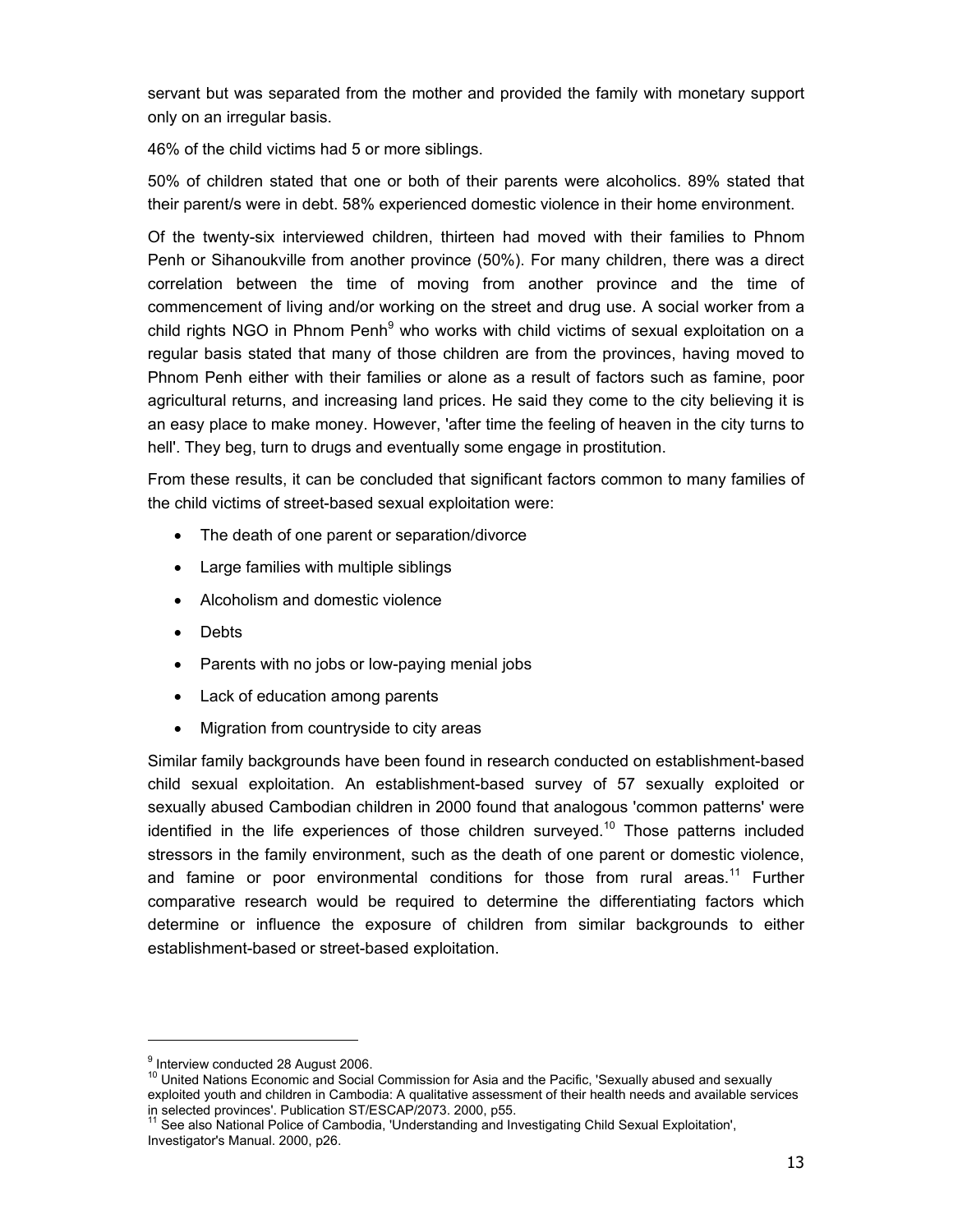#### **Example**

Meng,\* aged ten, moved to Sihanoukville from Battambang with his mother and eight siblings when he was eight years old. His father had been killed in a landmine accident and his mother has never worked. Meng has been working as a beggar on the streets to earn money for his mother since moving to Sihanoukville. He started sniffing glue with his street friends shortly after arriving in the town. Some nights Meng sleeps on the streets as his mother does not allow him to come home unless he has earned enough money for her. Meng was first sexually abused by a foreigner at the age of nine, when the foreigner approached him at a local petrol station late at night. Meng was later abused by another foreigner named Hans,\* who was a friend of the first foreigner. Hans approached Meng late at night at the same petrol station and showed him a \$20USD note and asked Meng to accompany him to his house. Meng agreed to go with Hans so he would have money to give to his mother. Hans was arrested in April 2006 for abusing Meng and several other children, and is at this time awaiting trial.

\* Names have been changed

### **c) Education**

38% of child victims were regularly attending school at the time of the interviews. None of these children were in a Grade higher than 5, despite the fact that many were of high school age. 12% were at the time of the interview past school attendance age. 12% had never received any formal education. Of those children not currently attending school, only 15% had reached Grade 5 before dropping out.

As a whole, 46% of child victims interviewed had either never attended school or only reached a maximum of Grade 2. In comparison, it is estimated that 86.2% of children nationally are enrolled in primary school and 70.4% of them reach Grade  $5.^{12}$  The results show that school attendance rates for child victims of street-based exploitation are much lower than the national average. The children interviewed who were not currently attending school or had never attended school were more likely to be working and/or living on the street and also using drugs.

#### **d) Drug use**

38% of child victims (all of them male) were using or had previously used drugs<sup>13</sup> on a regular basis. 72% of these children were street children.<sup>14</sup> This result shows that a significant number (over a quarter) of those using drugs are children with homes. 40% of current and former drug using children had migrated with their families from provincial areas to Sihanoukville or Phnom Penh. The children bought the drugs at stalls in the markets, from drink shops and from motorbike repair shops.

70% were already using drugs before the time that they were first sexually exploited and subsequently used the money given to them in exchange for sexual favours to buy drugs.

<sup>&</sup>lt;sup>12</sup> Globalis, Country Information, Cambodia. http://globalis.gvu.unu.edu/country.cfm?country=KH.<br><sup>13</sup>Sniffing glue and/or taking 'yabba' (a methamphetamine substance taken by inhalation).<br><sup>14</sup> A substance use survey cond street children are regularly using substances: cited in Gwenaelle Bordet, 'Street Children Profile'. July-August 2004, p20.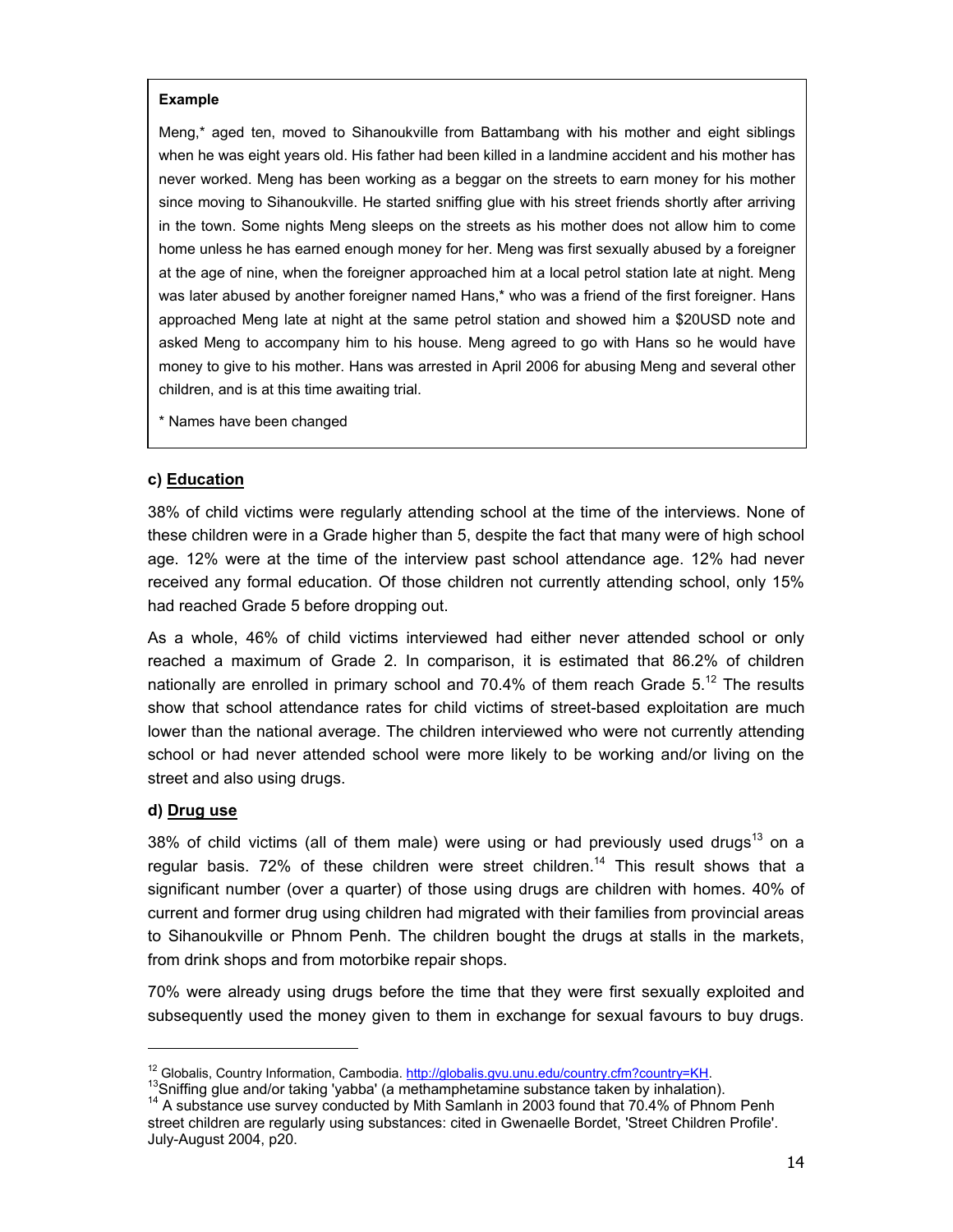Even an ''income'' of as little as \$2 per sexual encounter is significant for a drug using child when a single purchase of a bag of glue costs only 10 to 25 US cents. Drug use was thus a significant factor enhancing the vulnerability of children to sexual exploitation and their willingness to engage in sexual conduct with foreigners in exchange for money. Drug using children can be considered 'high-risk' prey for sexual predators.

#### **Example**

Vichet\* is a 16 year old boy who lives with his family (mother and six siblings) on the street in Sihanoukville. Vichet's father is dead, having been killed by a landmine several years ago. Vichet has never attended school. He has been using drugs (glue) on a regular basis for the last three years. He has been sexually exploited by five or six foreigners, earning 10-20USD per time. He is unsure of the exact number as his memory and health has been affected by his drug use. With the money he is paid for the abuse, as well as the money he earns collecting cans, he buys drugs and food. Vichet intends to continue exchanging sexual favours for money with foreigners and has learnt not to report this abuse as it means the source of his income is taken away.

\*Name has been changed

#### **e) Street Children**

Street living and street working children are extremely vulnerable to street-based sexual exploitation simply by virtue of the fact that the majority or all of their time is spent on the streets, where they are easily accessible to travelling sex offenders or intermediaries. Add to this vulnerability poverty, drug use and peers engaging in similar behaviour and they become easy prey for sexual predators.



58% of child victims were classified as street-children according to the definition provided above. The classification of street-living children (four children) includes only those who live permanently on the street and not those who occasionally sleep on the street. The four street-living children were also found to work on the street. The street-living and working children engaged in shoe-shining, begging, can collecting and bird-trapping to make money. Of the fifteen children in total working on the street, nine earned less than 1USD per day.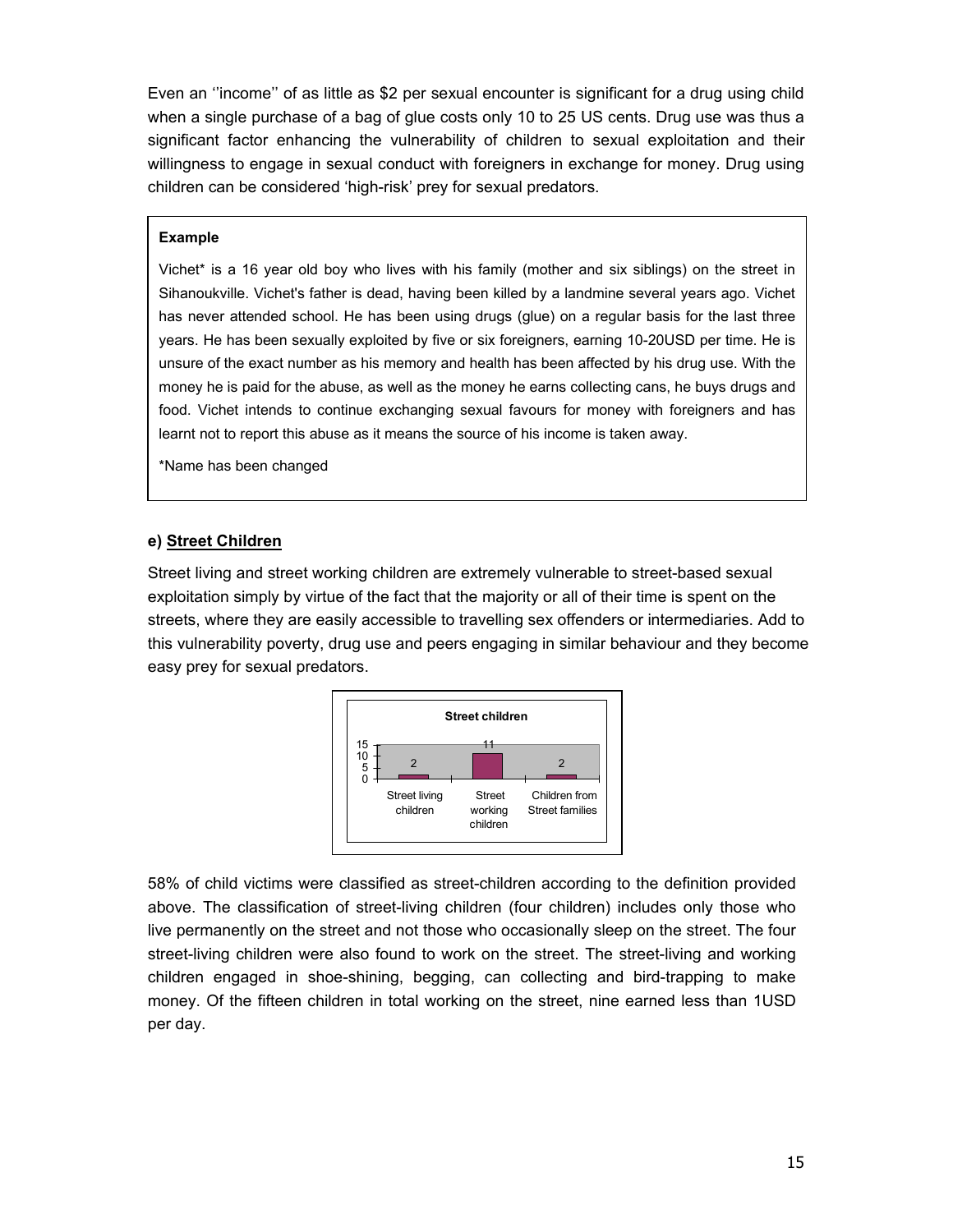#### **Example**

Pich\* (16 years old) has been living with his widowed mother and 3 siblings on the street in Phnom Penh since they moved from Pursat 10 years ago. Pich went to school until Grade 5 and then left school to earn money. To make an income, Pich's mother sells rice and Pich traps birds and sells them at the riverside. Pich's first sexual experience was with a foreigner when he was 14 years old and he has been sexually exploited by five or six foreigners since that time. Pich stated that a Cambodian person introduced him to those foreigners and he was paid \$5- \$10 for each encounter. Sometimes other street children and Pich's cousin were abused at the same time as Pich. Pich went with the foreigners in order to earn money and expressed his intention to continue to do so in the future.

\*Name has been changed

#### **f) Sexual exploitation**

#### i) First sexual encounter

The average age of child victims at the time of their first sexual encounter was 12.6 years old for boys and 11.1 years old for girls. Three of the interviewees (two boys and one girl) had their first sexual experience with a Cambodian national: the girl was raped by a family friend at the age of 6; one boy was abused by his brother at the age of 11; and the other boy had sexual relations with his girlfriend at the age of 15. For all other children (88.4%), their first sexual encounter was with a male foreign national.

#### ii) Access to children and initiation of contact

Access to child victims is almost always first obtained in a public place. In Phnom Penh, the following places were mentioned by child victims as the locations where foreigners and intermediaries frequently approach or gain access to children:

- Riverside
- In front of Royal Palace
- New Garden
- Central Market
- At rice and food stalls near markets
- Near Wat Phnom

In Sihanoukville, the child victims stated that offenders gain access to children at:

- Local petrol stations
- Beaches

In other instances, an intermediary may access children that are already known to them or known through a contact on behalf of the offender, rather than approaching children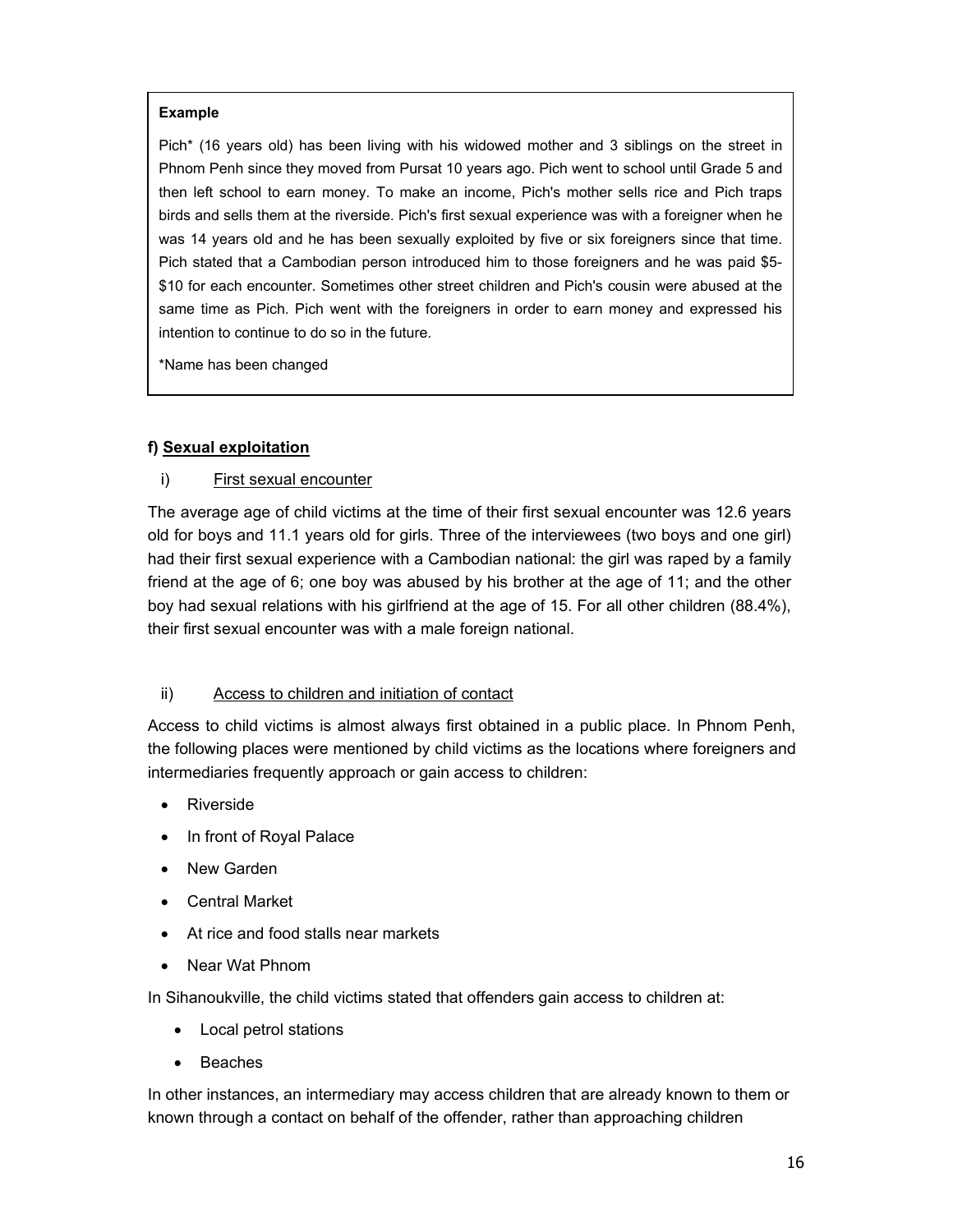randomly. This was found particularly to be the case with the four Vietnamese victims interviewed, who were exploited by members of their own community well known to them.



#### iii) Grooming

Half of the child victims interviewed were groomed by their abusers. 46% of those groomed, all male, had a godfather ('uncle') relationship with one or more of their abusers. The child sex offenders used grooming techniques such as buying food, providing shelter and taking holidays with the children to develop a relationship of trust and control, ultimately abusing that trust by sexually exploiting them. None of the children who had godfather relationships with their abusers were aware at the time the relationship began that it would ultimately lead to sex. Rather, they saw it as an opportunity to develop a relationship with a friendly foreigner who would provide them with money, gifts and attention. These children were more likely than others to report feeling sadness or pity for the foreigner when he was ultimately arrested.

During an interview with a child rights social worker in Phnom Penh, the social worker stated that children who come from a background of family violence, gambling and alcoholism are more prone to falling victim to a cycle of abuse and more open to grooming techniques. Those children are likely to demonstrate an eagerness to please with a person who shows them love and kindness as they are not receiving that kind of attention at home. $15$ 

#### **Example**

-

Vichet\* and Douen,\* both 15 years old, were abused by the same foreigner (James\*) when they were 12 years old. James approached each of them near Central Market in Phnom Penh and offered to buy them food. This started a relationship during which James bought them food and clothing, allowed them to sleep in his hotel room, and took them on holidays all over the country.

<sup>&</sup>lt;sup>15</sup> Interview conducted 28 August 2006.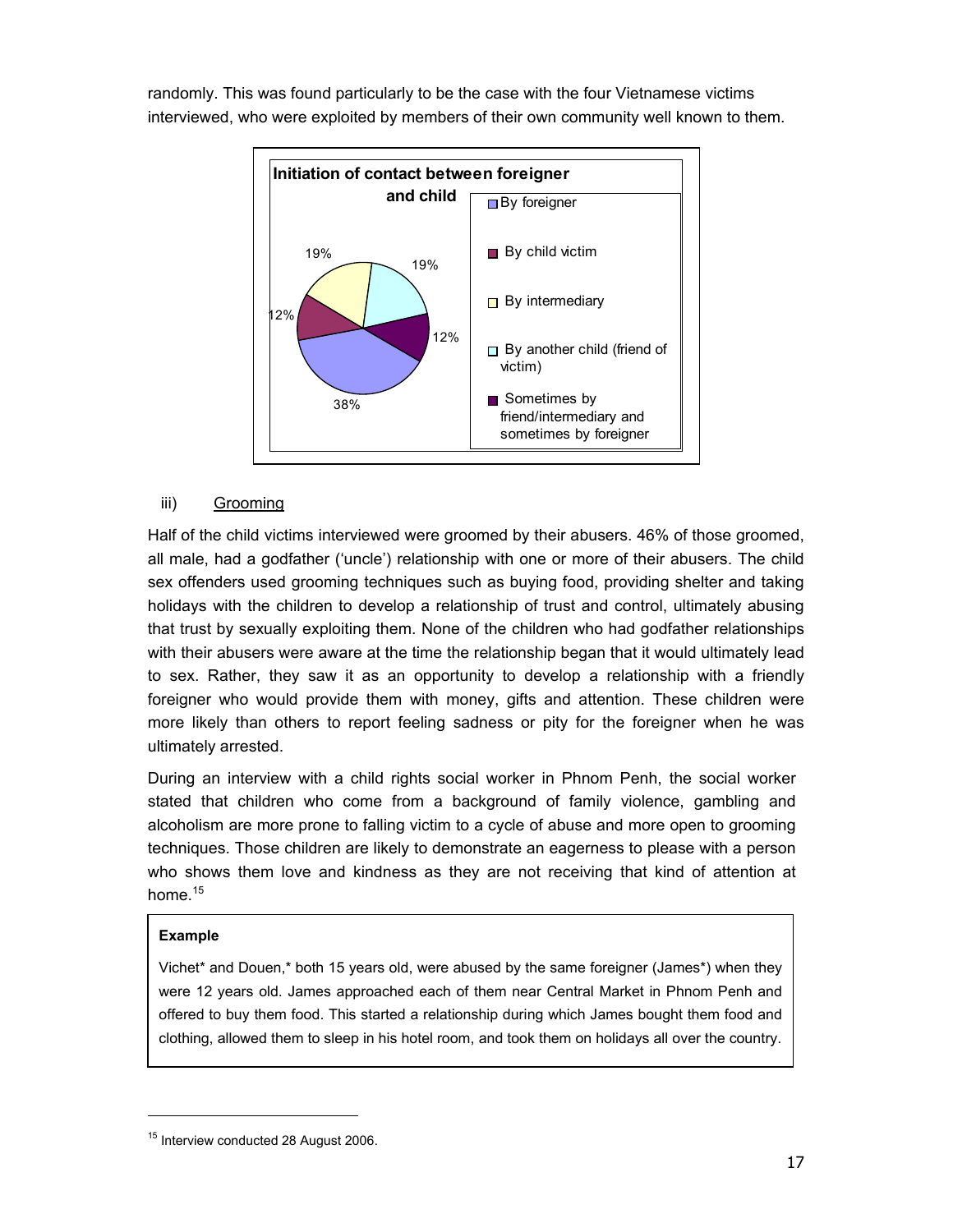Neither Vichet nor Douen were aware that James was grooming them in order to have a sexual relationship with them. They simply thought he was a good 'godfather'. Vichet was first abused by James approximately 6 months after meeting him. For Douen, the abuse occurred after a relationship of approximately 12 months. Both times, James used the same technique to ensure the children complied with his advances. After taking them on a holiday outside of Phnom Penh to a remote province, James told the boys that if they did not have sex with him, he would leave them in the province without money to return to Phnom Penh and they would remain stranded there. Both boys were frightened and complied with his wishes. They were each paid \$10 per sexual encounter. When James was subsequently arrested for debauchery, three other boys testified alongside Vichet and Douen to similar use of grooming methods by James.

\* Names have been changed

#### iv) Type of Abuse

The types of sexual acts perpetrated against the child victims varied. 77% were required to engage in oral sex and/or penetration with their abusers. 23% masturbated their abuser/s. Of the 77% that engaged in oral and/or penetrative sex, only 15% used condoms every time and 5% used them occasionally. This is despite the fact that 70% of the children stated they understood the notion of safe sex and its implications. A social worker from Phnom Penh explained that the children often want to keep their abuser happy (or not make them angry) and will not insist on using condoms if the offender refuses. Further, they may be paid more money for not using one.<sup>16</sup> As the Director of a child shelter in Phnom Penh stated, 'HIV/AIDS is not important to children who do not have enough to eat'.17

80% of children had been abused by an offender in the company of other children who were also abused. 15% admitted to arranging for another child to have sex with a travelling sex offender. 100% stated that they had friends who had been sexually exploited by a travelling sex offender and 24% had siblings who had also been abused.<sup>18</sup>

#### v) Pornography and child abuse images

27% of the children interviewed had watched pornographic movies with an offender. Child sex offenders are known to use this technique to 'make their victims more susceptible to abuse.'19

50% stated that an offender had made child abuse images (pornographic photographs or films) of them.<sup>20</sup> They reported feeling afraid or shy while this was occurring. It is not known whether these images were produced solely for use by the offender or whether they were shared amongst sex offender networks within Cambodia and internationally through

<sup>&</sup>lt;sup>16</sup> Interview conducted 28 August 2006.<br><sup>17</sup> Interview conducted 29 August 2006.<br><sup>18</sup> Note: 1 of the 26 children interviewed did not answer these two questions – percentages are based on the answers of the 25 children who did.<br><sup>19</sup> NGO Group for the Convention on the Rights of the Child, Subgroup Against the Sexual Exploitation of

Children, 'Semantics or Substance: Towards a shared understanding of terminology referring to the sexual abuse and exploitation of children'. January 2005, p42.

<sup>&</sup>lt;sup>20</sup>The possession of child abuse images is not a crime in Cambodia.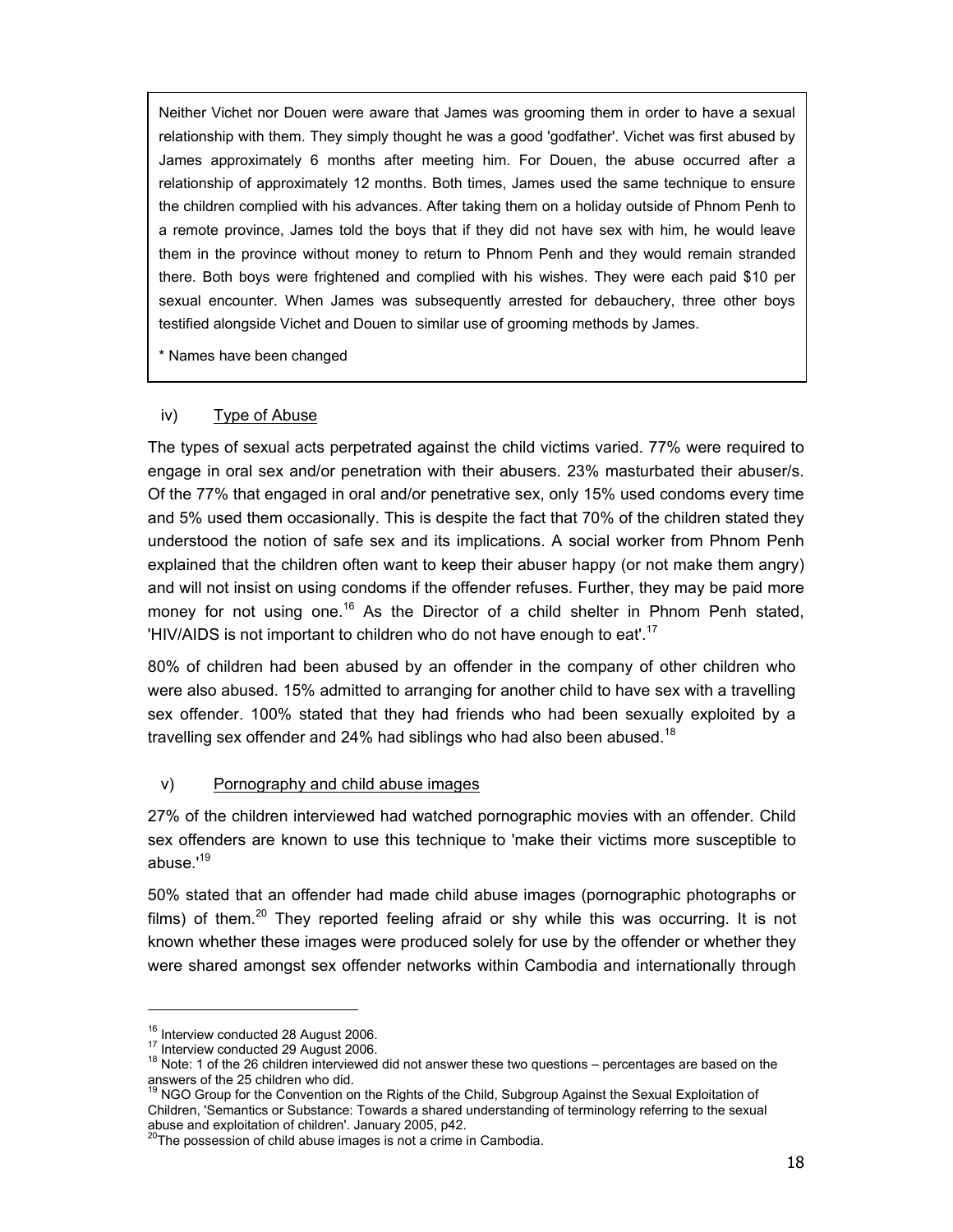electronic means. The exchange or sale of child abuse images over the internet has increased exponentially in recent years and become a significant problem for law enforcement bodies regulating its use.<sup>21</sup>

# vi) Money paid per sexual encounter

The monetary amounts paid to child victims of sexual exploitation varied greatly, ranging from 50 US cents to 20 USD.



# vii) Location of abuse

-

The results indicate that although access to children for street-based sexual exploitation is first obtained in public places, the majority of physical abuse actually occurs in the privately rented homes of foreigners.



These findings have significant implications for the work of NGOs and law enforcement bodies in combating the problem of street-based child sexual exploitation.

<sup>&</sup>lt;sup>21</sup> For example, the Internet Watch Foundation in the UK processed 23,658 reports of child abuse images found on the internet in 2005 alone. 17% of that content was traced to Asian countries: Internet Watch Foundation, 'Significant Trends 2005'. http://ww.iwf.uk.org/media.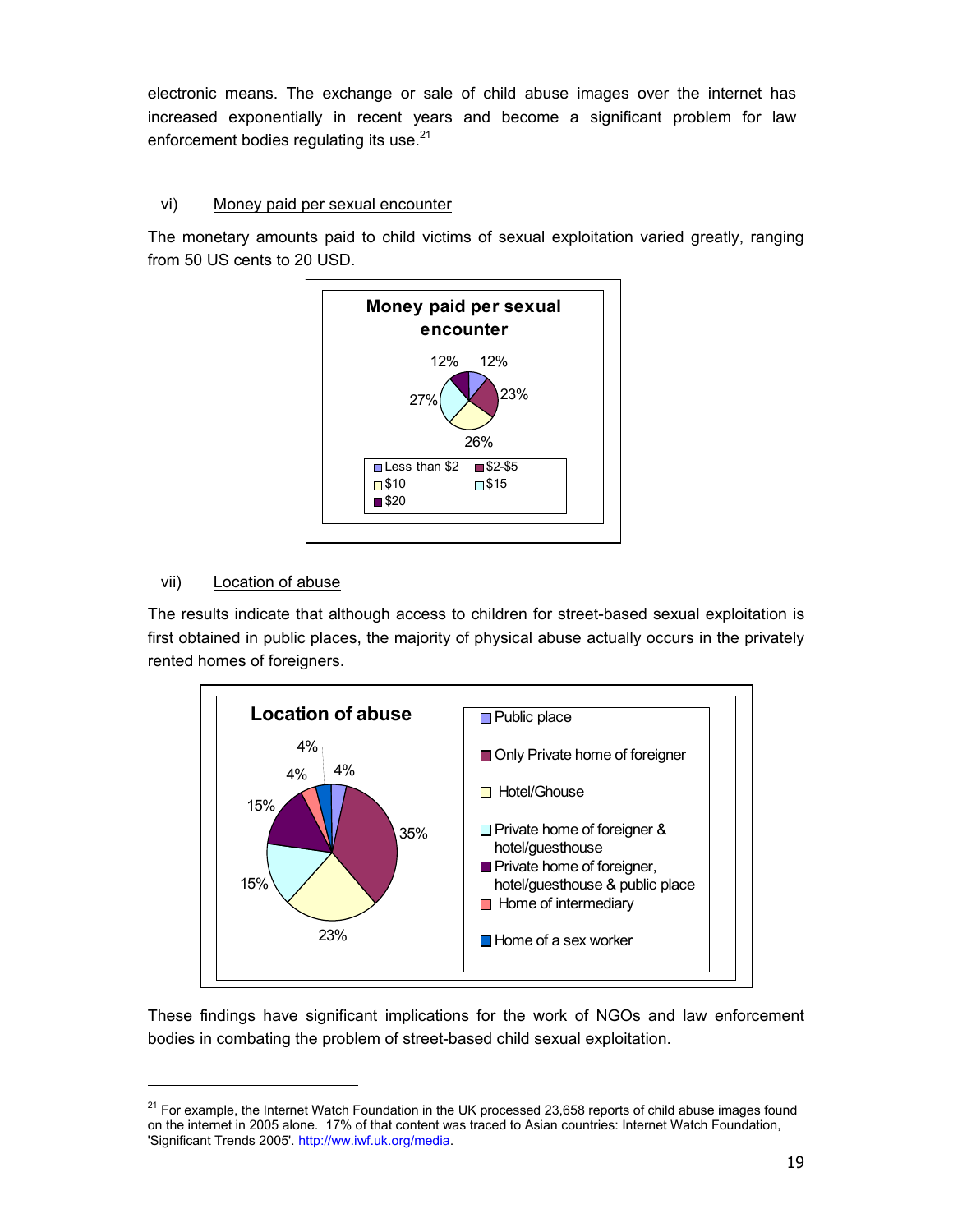First, it is more convenient for an offender to take a child or multiple children to a private home than it is to a guesthouse or hotel as questions are not asked or the children denied entry. Children are able to stay in private homes for longer periods of time without the offender needing to be concerned about raising the suspicion of guesthouse or hotel staff. For example, if questioned the child might say that he or she is working in the home, performing odd jobs for the foreigner. As a consequence, abuse can be perpetrated over extended timeframes.

Second, the home environment is one in which a child can be made to feel more comfortable than in a guesthouse or hotel. Televisions, books and toys can all be used as grooming devices within the home to create a feeling of privacy, trust and happiness, and many such toys have been found during searches of offenders' private residences by Police officials.<sup>22</sup>

Third, the use of private residences for the commission of sexual abuse acts against children allows for networks to become involved in 'sharing' children. Offenders may visit each other's homes to abuse children and manufacture child sex abuse images. The privacy of a rented home allows them the freedom to carry out these acts behind closed doors with their 'tools' (video cameras, digital cameras, sex implements) within easy reach.

Fourth, the fact that abuse is taking place so frequently in private residences indicates that these perpetrators are likely to be short to long-term residents, rather than merely tourists. As a result, they may be more familiar with Cambodian culture and practices, work or have businesses in the country, and have greater knowledge of the areas where children can be preyed upon. Their network of contacts will also be larger than that of a short-term tourist, which has implications for obtaining information on their activities (as those around them may protect them) and ensuring law enforcement action.

#### **APLE Case Study**

Gustav\* is a German national who used Vietnamese intermediaries to procure young Vietnamese girls for him and deliver the girls to his privately rented home. Gustav would sexually abuse the girls in his home and use them to create child sex abuse images. Gustav was arrested for debauchery and trafficking in August 2006 after being monitored and investigated by APLE, who witnessed four victims being taken into his home by intermediaries. Upon his arrest and an examination of the child sex abuse images made by him, it was discovered that a second German national, Henk,\* who lived less than 200 metres away from Gustav in another private residence, had also been involved in abusing girls and taking video footage of that abuse. Henk was also arrested and charged with debauchery. The victims who appeared on the child abuse images found in Gustav's apartment were not the same victims as those seen entering the apartment by APLE investigators – demonstrating that numerous other children were also abused. Both suspects are currently awaiting trial.

\*Names have been changed

-

<sup>&</sup>lt;sup>22</sup> Interview with APLE Director, conducted 26 September 2006.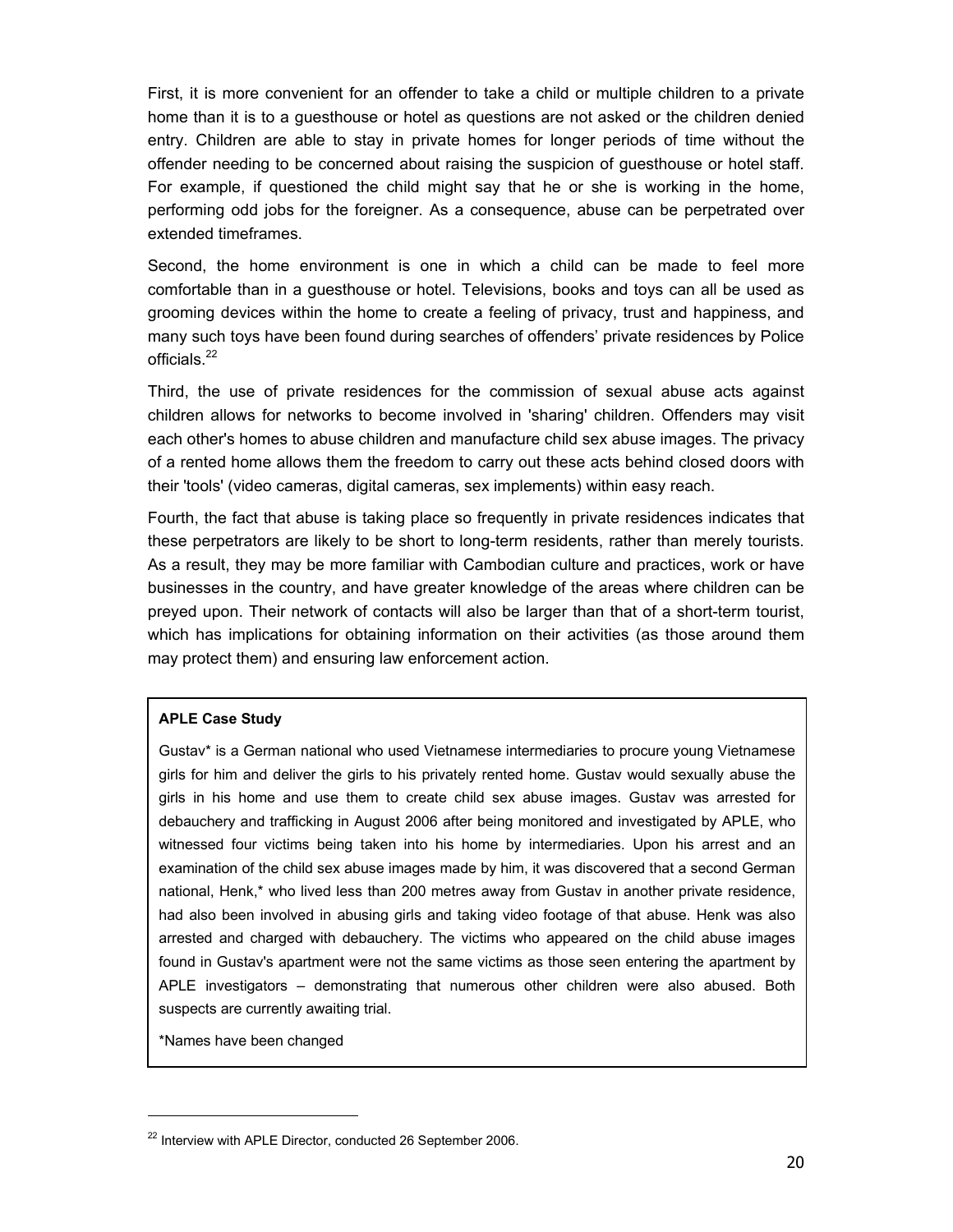#### viii) Awareness

65.4% of victims stated that they agreed to have sex with the travelling sex offender/s in order to earn money.<sup>23</sup> 34.6% said that they were initially unaware that sex would be involved in their interaction with the offender/s, and that they had been lied to, groomed, or tricked into the situation where the foreigner was able to exploit them. By the time those children were in a position where sex was being propositioned or imposed upon them, they were either too frightened to say no or eventually agreed in exchange for money as they felt it was too late to say no.

#### **Example**

Srey Mom\* (14 years old) was abused by an American national (Peter\*) in Phnom Penh earlier this year. Her friend, Srey Nit (13 years old) introduced her to a 16 year old Cambodian girl, who as intermediary then introduced her to Peter. When Srey Mom was taken to the intermediary's home, she was not aware that it was for the purpose of having sex with the foreigner. Eventually Srey Mom agreed to intercourse with Peter and she, Srey Nit and another friend were sexually abused by Peter at the intermediary's home. Srey Mom was paid \$15 – from that money Srey Nit took \$2 for introducing her to the intermediary and the intermediary took \$2 for facilitating the encounter.

\*Names have been changed

#### ix) Family involvement in, or knowledge of, sexual exploitation

All children involved in the survey denied that their parents or guardians had any knowledge of abuse at the time they were being sexually exploited, or that their parents encouraged them to develop friendships or engage in sex with foreign nationals. They claimed that their parents were unaware of the source of the income that many handed over after the abuse had taken place and money exchanged. This was initially surprising, but upon careful consideration several factors emerged which explained this result. First, it is not surprising that street living children's families would not be aware of the source of the child's income, given that contact with them is generally irregular at best, often non-existent. Second, most parents seemed to accept money from their children on a 'no questions asked' basis – that is, they happily took money from their children without any consideration as to the potential source of the funds. Parents are often simply unaware that such exploitation could actually happen to their child. A senior APLE investigator said it was his experience that when they were questioned by their parents about the source of the money, children rarely admitted the activities they had undertaken to earn it, instead stating that they had found the money or were given it by a friend.<sup>24</sup>

<sup>&</sup>lt;sup>23</sup> A World Vision survey of 68 children in Phnom Penh, Siem Reap and Sihanoukville in 2001 found that 88% of those children had been involved in sexual relations with foreigners and that 96% of them had done so for the money: Nuon Rithy, Yit Viriya and Laurence Gray, 'Children's Work: Adult's Play: Child Sex Tourism – The Problem in Cambodia. 2001, p8-9.

<sup>&</sup>lt;sup>24</sup> Interview conducted 1 September 2006.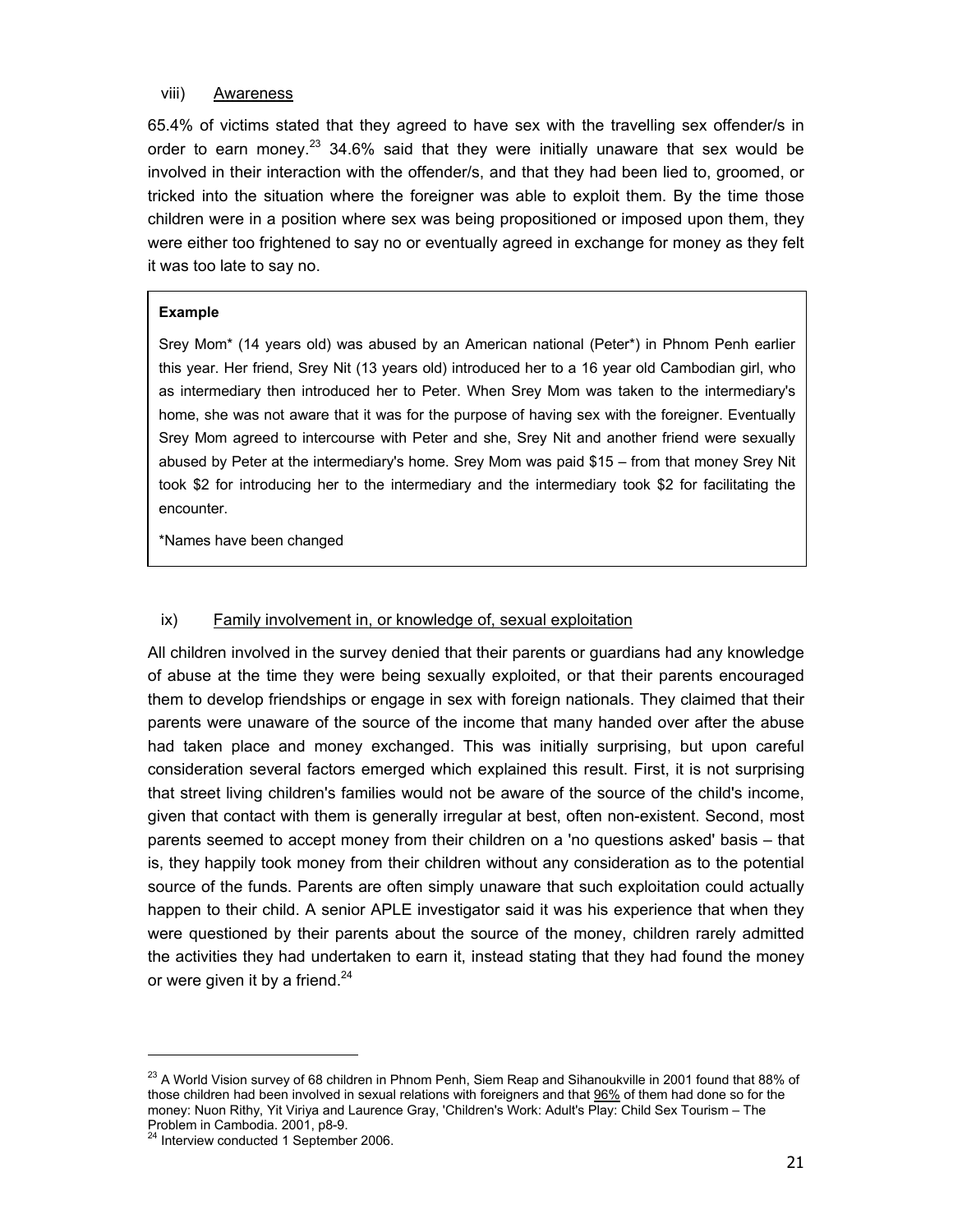#### **Example**

Sok\* is 19 years old and lives with his mother, stepfather and seven siblings. Sok's family moved from Kampong Cham to Phnom Penh to earn money and were then evicted from the city and resettled nearby in Troapang Kroasang community, just outside of Cambul (a suburb of Phnom Penh). Sok has been a drug user for four years, sniffing glue every day. Sok was abused by a foreigner at the age of 16. One day he walked past the foreigner's house in Phnom Penh and the foreigner invited him into his house to shine his shoes. For one month Sok ate, watched television and slept at the foreigner's house. After one month, the foreigner asked Sok for sex and Sok agreed in exchange for \$5USD. Sok spent this money on drugs. Sok's mother had given him permission to sleep and eat at the foreigner's house, but was not aware of the sexual exploitation until the foreigner was arrested.

\*Name has been changed

Third, children may lie to protect their parents. Even when the parents are aware of or encourage the abuse, the child will deny any parental knowledge whatsoever in order to protect the family. The parents will often pretend that they don't know, or lie about their knowledge, in order to continue receiving the money. A former Director of  $APLE^{25}$  stated that he had experienced many cases where parents who alleged they had no idea about the sexual exploitation of their children tried to protect the offender and refused to cooperate with the NGO. They also encouraged their children to defend the offender and retract allegations of abuse. This attitude is reflected in the findings of a survey conducted in Sihanoukville in 2003, when 46% of 100 adult Cambodians surveyed stated that it was ok for an adult to have sex with a child aged between 10-14 years old as long as that adult paid money to the child and/or the family of the child.<sup>26</sup> Some parents may believe that the Asian notion of reciprocal obligation between child and parent 'can extend to being sold or working in exploitative ways if necessary to assist the family'.<sup>27</sup> In other words, it is acceptable for their children to be sexually exploited as long as money is exchanged.

#### **Example**

-

Nga\*, aged 14 and Lin\*, aged 12, are sisters of Vietnamese origin who have lived in Phnom Penh for four years. In August 2006 they were removed from their home and placed in a child shelter after it was discovered that their mother had been trafficking them for sexual exploitation. The mother was arrested and confessed to providing the girls to foreigners for sex. Even after their mother's confession, both girls admitted to being abused by foreigners but denied their mother had been aware this was happening.

<sup>&</sup>lt;sup>25</sup> Interview conducted 26 August 2006.<br><sup>26</sup> Sihanoukville Response Network, 'Final Report for Project PKP/KH/7/03. April 2005.<br><sup>27</sup> Glenn Miles, 'Stop Violence Against Us: A Preliminary National Research Study into the Perceptions of Cambodian Children to Violence Against Children in Cambodia'. Summary Report No. 2. 2005, p16.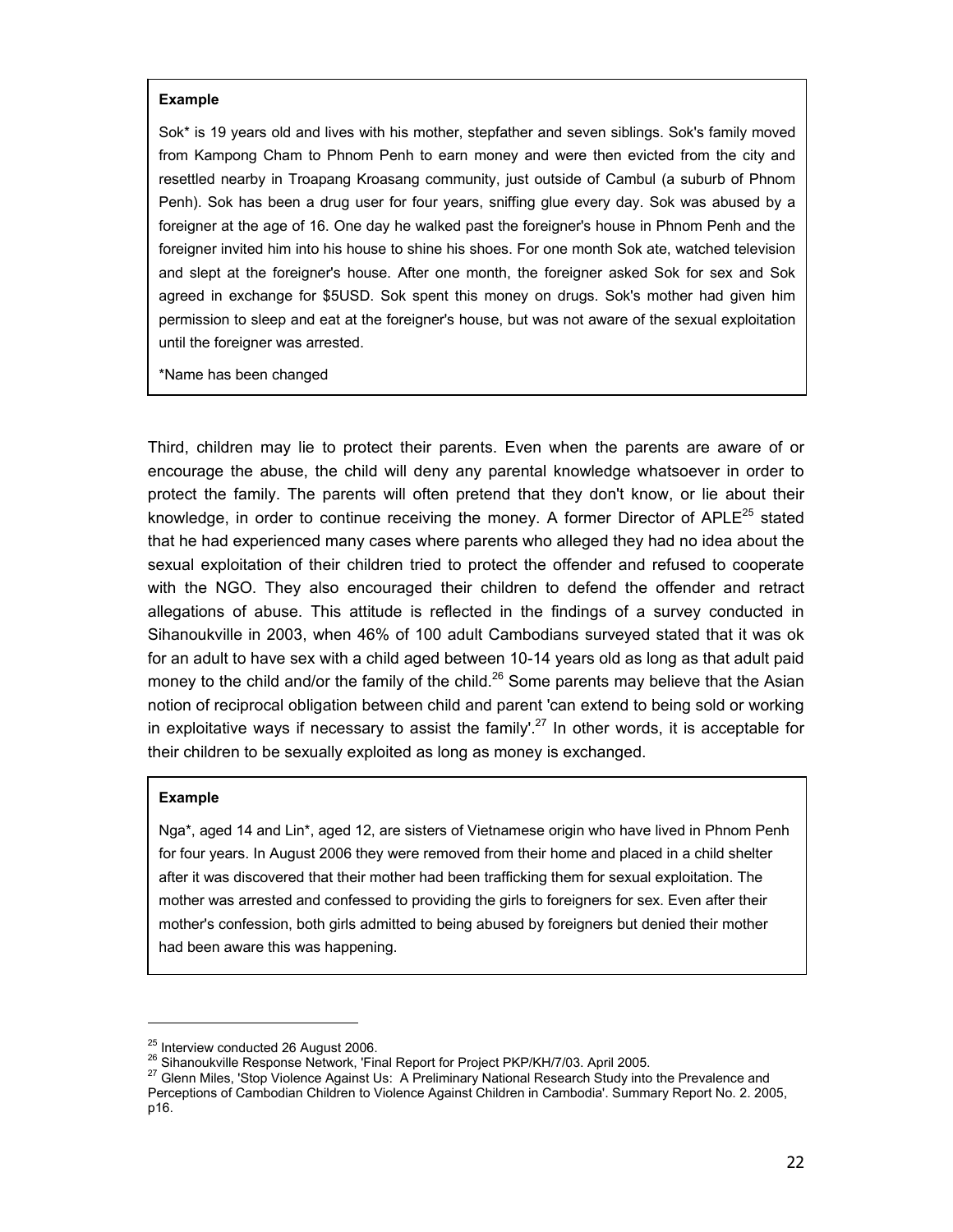They claimed that the information obtained by the Police was incorrect. APLE investigators had personally witnessed the mother taking the girls into the foreigner's apartment. Throughout the interview for this survey, the girls continued to deny their mother's involvement and became distressed when any mention of her role was made.

#### **Case Study – Reported by a social worker for a child rights NGO in Phnom Penh**

Three siblings (two boys aged 14 and 12 and one girl aged 9) were being sexually exploited by foreigners on a regular basis. The parents were aware this was happening and encouraged the children to participate in the exploitation as they knew it was a good source of income for the family. If the children failed to bring home enough money to the parents they were scolded, beaten and often refused entry to the family home.

An NGO intervened several times and took the children away from their parents. However, each time the siblings returned to the family home. The parents made the children feel guilty for leaving and told them that Buddhism required a child to be good to its parents. For these parents, this meant selling their children's bodies in exchange for money. The children also saw the exploitation as an opportunity to make money quickly, whereas being placed in an NGO vocational training and education centre was a long process with few short-term monetary rewards.

Despite the efforts of the NGO, the children today continue to engage in high-risk behaviour to earn money.

\*Names have been changed

#### x) Reporting abuse

All of the children interviewed had at least once reported an instance of sexual exploitation to an NGO and/or the Police. A small number of children had taken the initiative in reporting the abuse to an NGO, who then assisted them in making a complaint to the Police. However, the majority had admitted to the abuse only after an NGO or the Police had become aware of the situation through other means. Various reasons were given for reporting the abuse:

**Example One:** My friend decided to complain to the Police, so I followed my friend and also complained.

**Example Two:** I reported the abuse to the Police because the NGO helped me to complain. If the NGO was not involved I would never have complained to the Police.

**Example Three:** My parents wanted me to complain so we could get civil compensation.

**Example Four:** I made a complaint about the foreigner because I was angry with him as he did not give me enough money.

**Example Five:** I complained to the Police because the foreigner had forced me to have sex with him and had done bad things to me. The NGO helped me to complain.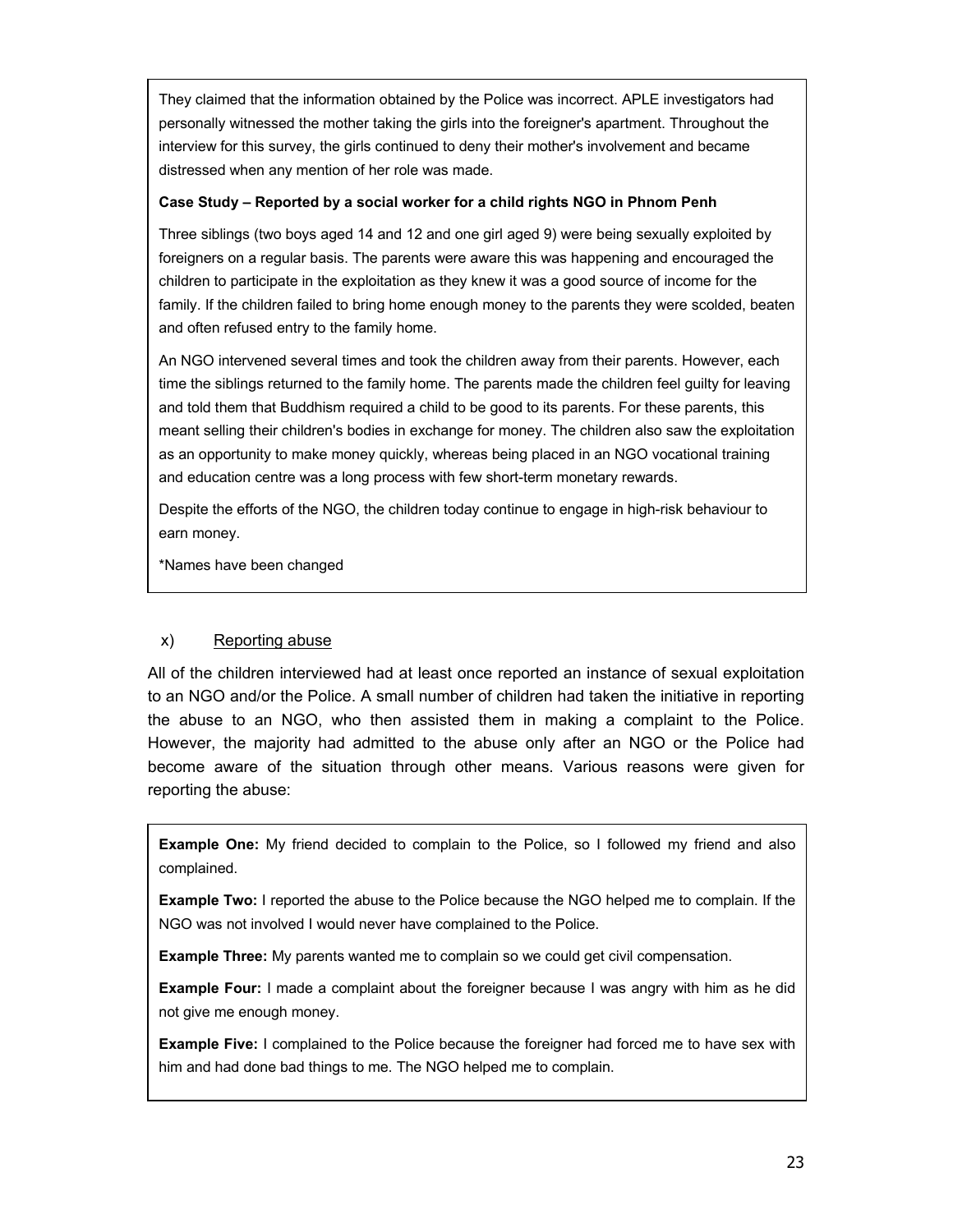**Example Six:** My mother contacted the NGO to make the complaint. If she had not done this, I would not have complained.

**Example Seven:** Although I told the NGO about the abuse, my parents did not allow me to report this to the Police as they are afraid of the foreigner, who is a powerful man.

**Example Eight:** The NGO and my parents pressured me to make the complaint to the Police. If they had not done this, I would not have complained.

When asked how they felt when an offender was arrested for abusing them, 72% of the children stated that they felt happy.<sup>28</sup> 4% said they did not care. 8% said they felt sorry for the offender when he was arrested and 16% stated they were upset as the foreigner's arrest meant lost income for them. 20% said they were frightened of the Police at the time of the arrest, and were worried that they too would be arrested. An APLE Investigator explained that children are often aware that what has occurred between them and the foreigner is wrong, but are not aware that they are actually the victim. The children believe that they too will be in trouble with the authorities.<sup>29</sup> This may further help explain why children lie to protect their parents, as they may be unsure whether parental knowledge amounts to criminal responsibility.

xi) Recurring victims



16% of the child victims stated that they would continue in the future to go with foreigners for sex in exchange for money.<sup>30</sup> 1 child said she was unsure whether she would do this in the future. The Director of the child shelter in Phnom Penh believes that for recurring victims, making their own money and living a modern lifestyle in the short term is more appealing than living in a shelter and studying for a better long term future. They regard sexual exploitation as the means through which that lifestyle can be obtained.

<sup>&</sup>lt;sup>28</sup> Note: 1 of the 26 children interviewed did not answer this question. Percentages are based on the 25 who did.<br><sup>29</sup> Interview conducted 13 September 2006.<br><sup>30</sup> Note: 1 of the 26 children interviewed did not answer thi

did.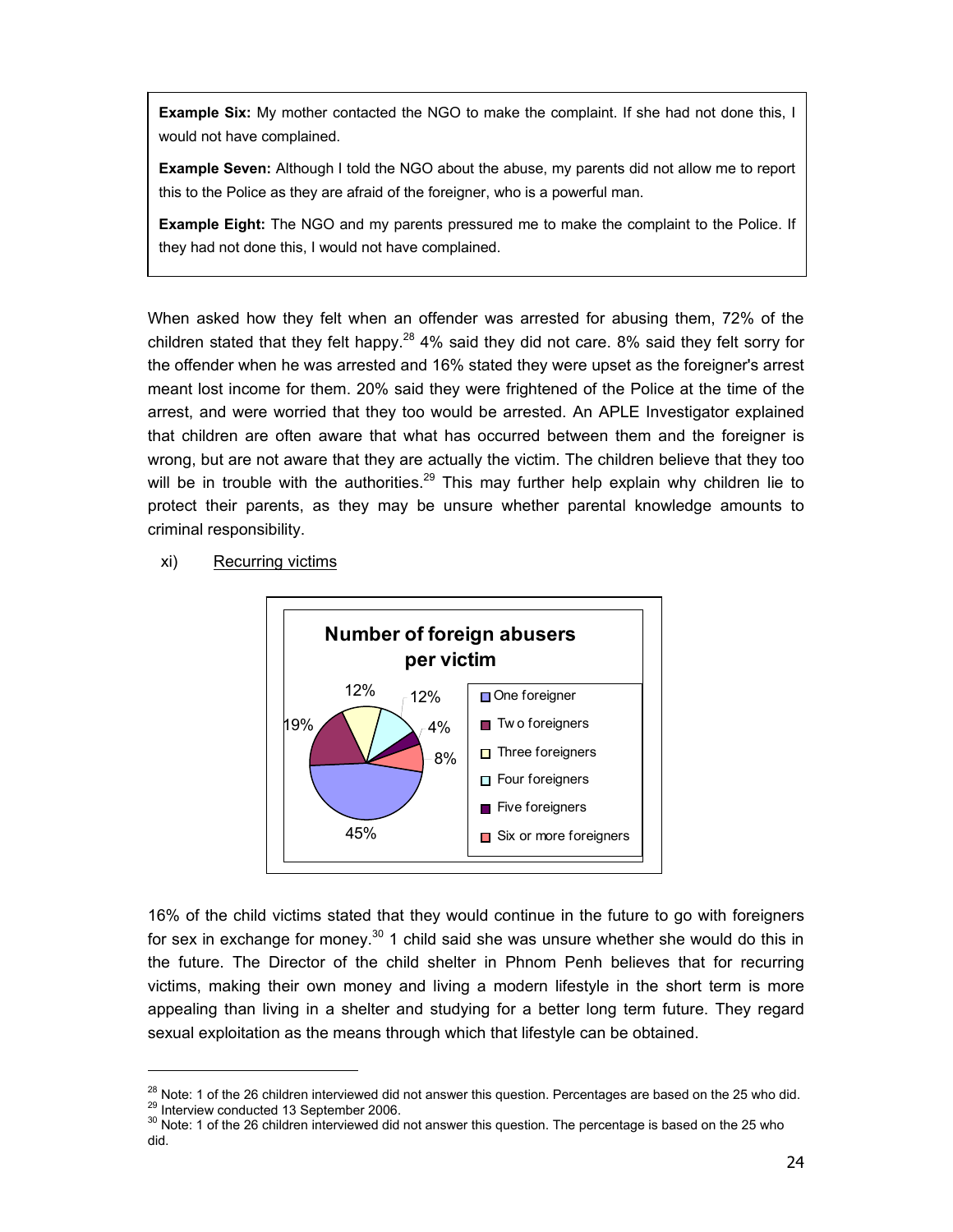#### **Example**

Ratha\* is a 14 year old boy who has been sexually exploited by four or five foreigners. He was first abused when he was nine years old. Each time, either a foreigner or a Khmer 'uncle' initiated contact at the riverside in Phnom Penh. Ratha finished school in Grade One and now works helping his mother sell rice and food at her small stall near the Royal Palace. He uses drugs on a regular basis. Ratha stated that he was upset when a foreigner was arrested for abusing him as this meant he had lost valuable income (20USD per sexual encounter). Ratha stated that he intended in the future to engage in sexual intercourse with foreigners in exchange for money. He would never again report sexual exploitation by a foreigner to an NGO or the Police as this means he would not be able to obtain money from that foreigner.

\*Name has been changed.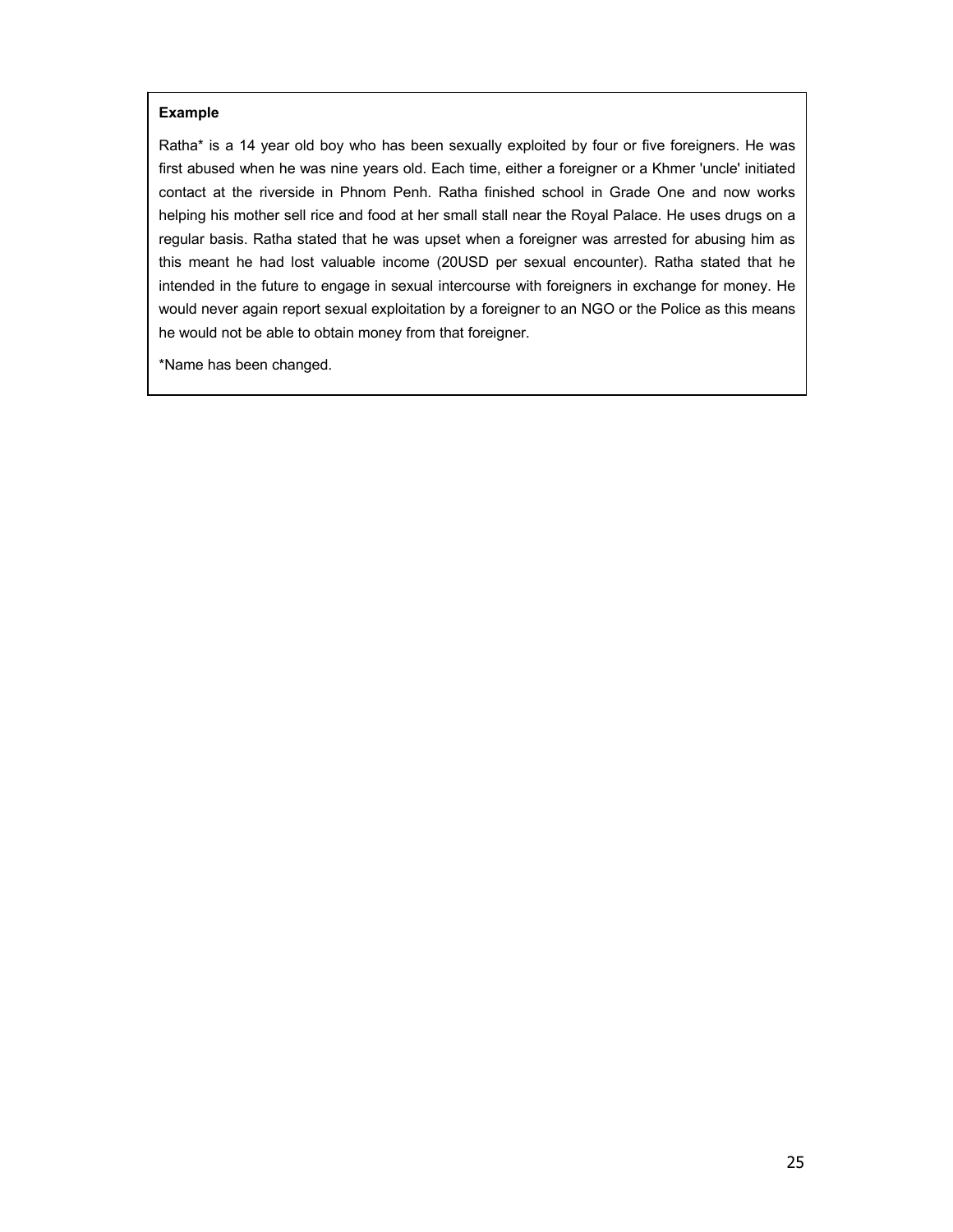# **6. CONCLUSION**

The results show that child victims of street-based sexual exploitation share certain common backgrounds and experiences:

- stressors in the family environment alcoholism, domestic violence, single parent families, debts, migration from rural to city areas.
- low level family incomes or no incomes.
- no education or low level education among both parents and victims (enrolment and achievement levels well below the national average for Cambodian children).
- often a street working or street living lifestyle.
- peers engaging in similar high risk behaviour (100% of child victims interviewed had friends who had also been sexually exploited).

Not all child victims possessed an awareness of the concept of money in exchange for sex before they were exploited. A significant number of children (over one-third) were not aware that their relationship with a foreign national would result in sexual exploitation. This was a result of both the naiveté of the child and the use of sophisticated grooming techniques by the offender. Awareness of the problem of sexual exploitation by foreign nationals amongst high risk children and their families must be increased so that they are better informed of the potential dangers associated with placing unquestioning trust in the hands of an unknown foreigner.

Those children who were aware that their relationship with a foreigner would entail an exchange of sexual favours for money showed little regard for personal health issues (condom usage) despite some knowledge of the risks.

Although nearly two-thirds of children stated that they engaged in sexual acts with foreigners to earn money, this was not always the only income-generation option for them. Stories were repeatedly told by civil society personnel of child victims being given opportunities of shelter, food, education and training by civil society organisations, and then rejecting those offers in favour of short-term, high risk income generation activities. Factors such as pressure from family and friends to engage in high-risk income generation behaviour can influence this choice. For many children, particularly those using drugs and recurring victims, a sense of hopelessness regarding their future means that they do not possess a long-term outlook. They are particularly unresponsive to reintegration services as a result. This conclusion has implications for social rehabilitation and preventative services, which will have to address this problem creatively when attempting to assist children and families to develop long-term goals and healthy, safe attitudes towards earning money.

Despite the facts that many children were aware that their relationship with the foreigner was one that would be based on an exchange of money for sex, they were still willing to complain to the Police after the abuse had taken place. The most significant factor in the reporting of the abuse was the involvement of an NGO who assisted the children in making their complaint. Without this NGO involvement, the vast majority of complaints would not have been made.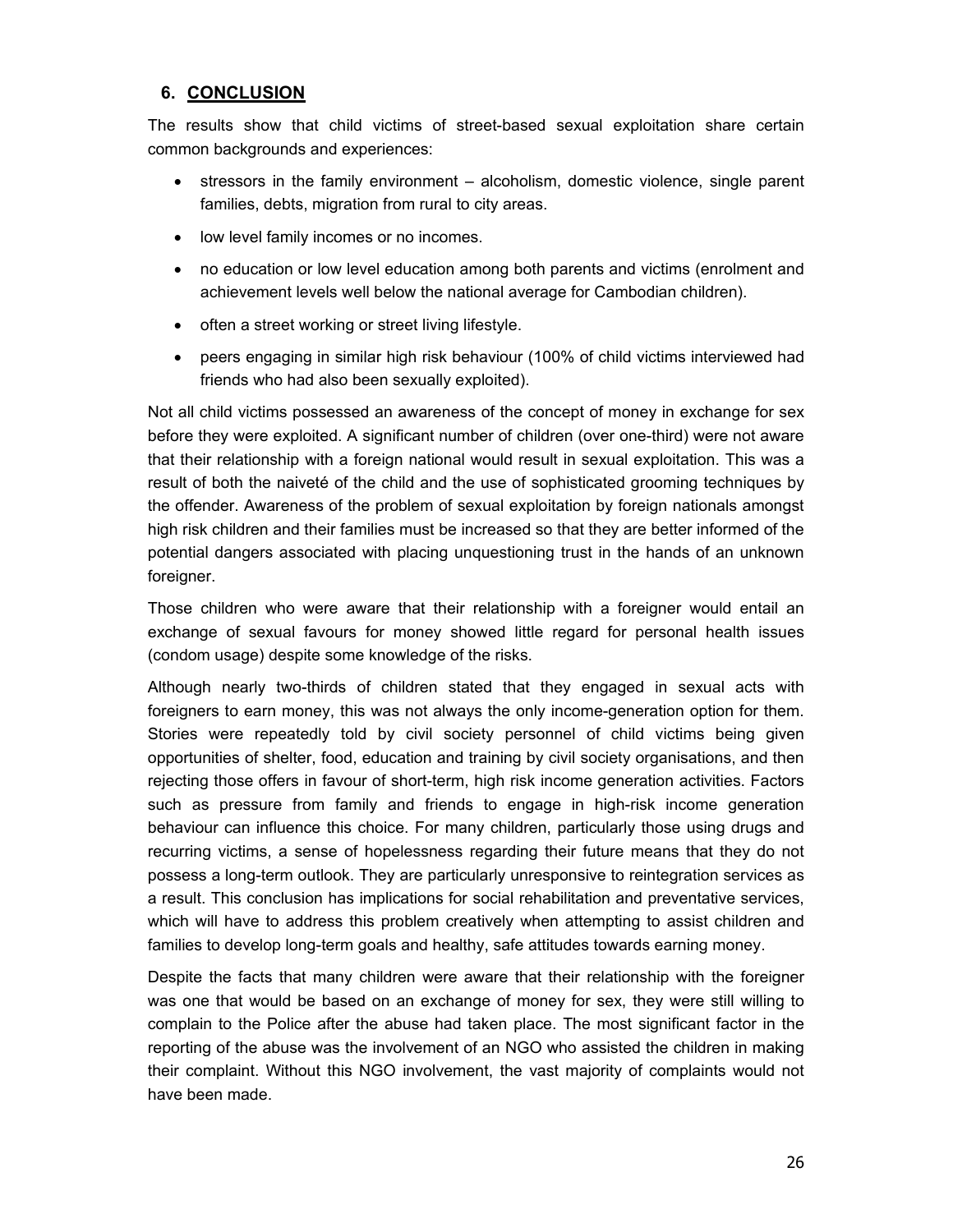The results specific to the behaviours and methods of travelling sex offenders are of interest to those law enforcement and civil society organisations working to address the 'demand' side of the exploitation phenomenon. Offenders are frequently short or long-term residents with privately rented homes. As a consequence, the focus of child-safe tourism procedures on hotels and guesthouses (considered to be the primary locations for abuse), while undoubtedly worthwhile, may need to be reassessed. Travelling sex offenders also often engage in sophisticated grooming techniques with both victims and their families, who may protect them in the event of an arrest or investigation; and they regularly produce child abuse images, which could be circulated throughout the country as well as internationally through sex offender rings via electronic means.

It can be concluded that child victims of street-based sexual exploitation are 'those that have become separated from or have been failed by the primary units of society that normally provide protection: their families and community.<sup>31</sup> They share high-risk characteristics and attitudes that can be identified, and must be considered, in order to assist in the development and implementation of preventative and post-abuse measures for their protection.

.

-

<sup>&</sup>lt;sup>31</sup> Laurence Gray, 'Children at Risk. Practical Approaches to addressing child protection issues in Cambodia, Indonesia, the Philippines, Sri Lanka and Vietnam'. 2003, p13, citing: UNICEF. 'Towards Monitoring Child Protection in East Asia and the Pacific'. May 2001.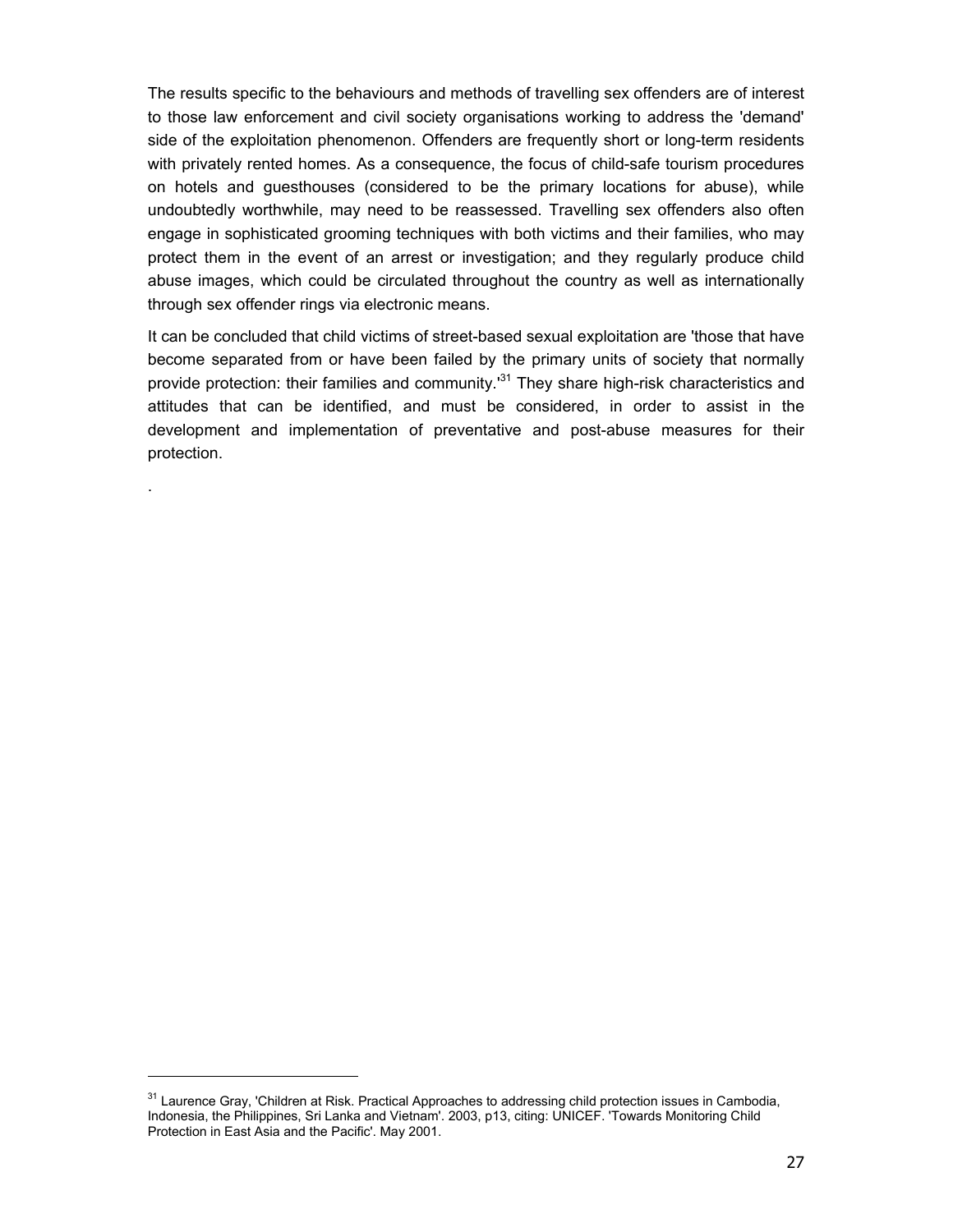#### **BIBLIOGRAPHY**

A Civil Society Forum for East and South East Asia on Promoting and Protecting the Rights of Street Children. Bangkok, Thailand (12-14 March 2003). Official Report.

Arensen, Lisa, Mary Bunn and Karen Knight (Date unknown). 'Caring for Children from Commercially Sexually Exploitative Situations: Current practices in Cambodia and recommendations for a model of care'. *Hagar International and World Hope International.* 

Bordet, Gwenaelle (2004). 'Street Children Profile'. *Mith Samlanh.* 

Child Welfare Group (2003). 'A Preliminary Study into the Accessibility by Minors of Pornography in Cambodia'. *Briefing Paper No. 1*.

COMMIT Senior Officials, Meeting One (2004). 'Cambodia Country Paper'. *UNIAP*. Accessed at: http://www.no-trafficking.org/content/Reading\_Rooms/cambodia.htm.

de Lind van Wijngaarden, Jan W. (Date unknown). 'The organization of sex work in contemporary Cambodia: Implications for HIV prevention and care'. *UNESCO.* 

Derks, Annuska, Roger Henke and Ly Vanna (May 2006). 'Review of a Decade of Research on Trafficking in Persons, Cambodia'. *The Asia Foundation.* 

ECPAT International (1996). 'Enforcing the Law Against the Commercial Sexual Exploitation of Children'. Report of the International Consultation held at Rama Gardens Hotel, Bangkok, Thailand, January 17-19 1996.

ECPAT International (2000). 'Looking Back, Thinking Forward: The fourth report on the implementation of the Agenda for Action adopted at the World Congress against Commercial Sexual Exploitation of Children held in Stockholm, Sweden, August 1996'.

ECPAT International. (2001) 'Child Sex Tourism Action Survey'.

Globalis. Country Information, Cambodia. Accessed at: http://globalis.gvu.unu.edu/country.cfm?country=KH.

Gray, Laurence. (2003) 'Children at Risk: Practical Approaches to addressing child protection issues in Cambodia, Indonesia, the Philippines, Sri Lanka and Vietnam'. *World Vision*.

Grillot, Caroline (September 2005). 'Street Pedophilia in Cambodia – A survey on Phnom Penh's suspects and victims'. *Action Pour Les Enfants.* 

Internet Watch Foundation. 'Significant Trends 2005'. Accessed at http://ww.iwf.uk.org/media.

Kavoukis, Sophie (2004) 'Alternative Care for Trafficked Women and Children'. *International Organization for Migration*.

Licadho (2004). 'Rape and Indecent Assault'.

Miles, Glenn and Sun Varin (Date Unknown). 'Stop Violence Against Us: A Preliminary National Research Study into the Prevalence and Perceptions of Cambodian Children to Violence Against Children in Cambodia'. *Summary Report No 1.*

Miles, Glenn (2005). 'Stop Violence Against Us: A Preliminary National Research Study into the Prevalence and Perceptions of Cambodian Children to Violence Against Children in Cambodia'. *Summary Report No. 2.*

Mullen, Paul E. and Fleming, Jillian (1998). 'Long-term Effects of Child Sexual Abuse'. *Issues in Child Abuse Prevention* Number 9, Autumn. Accessed at http://www.aifs.gov.au/nch/issues9.html

National Police of Cambodia (2000). 'Understanding and Investigating Child Sexual Exploitation', Investigator's manual.

NGO Group for the Convention on the Rights of the Child, Subgroup Against the Sexual Exploitation of Children (January 2005). 'Semantics or Substance: Towards a shared understanding of terminology referring to the sexual abuse and exploitation of children'.

Niron, Nuon, Rithy, Yit Viriya and Laurence Gray (2001). 'Children's Work, Adults' play'. *World Vision*.

Oellerich, Thomas D (2001) 'Child Sexual Abuse: Is the Routine Provision of Psychotherapy Warranted?' *IPT Journal* 2001:11. Accessed at http://www.iptforensics.com/journal/volume11/j11\_1\_3.htm**.**